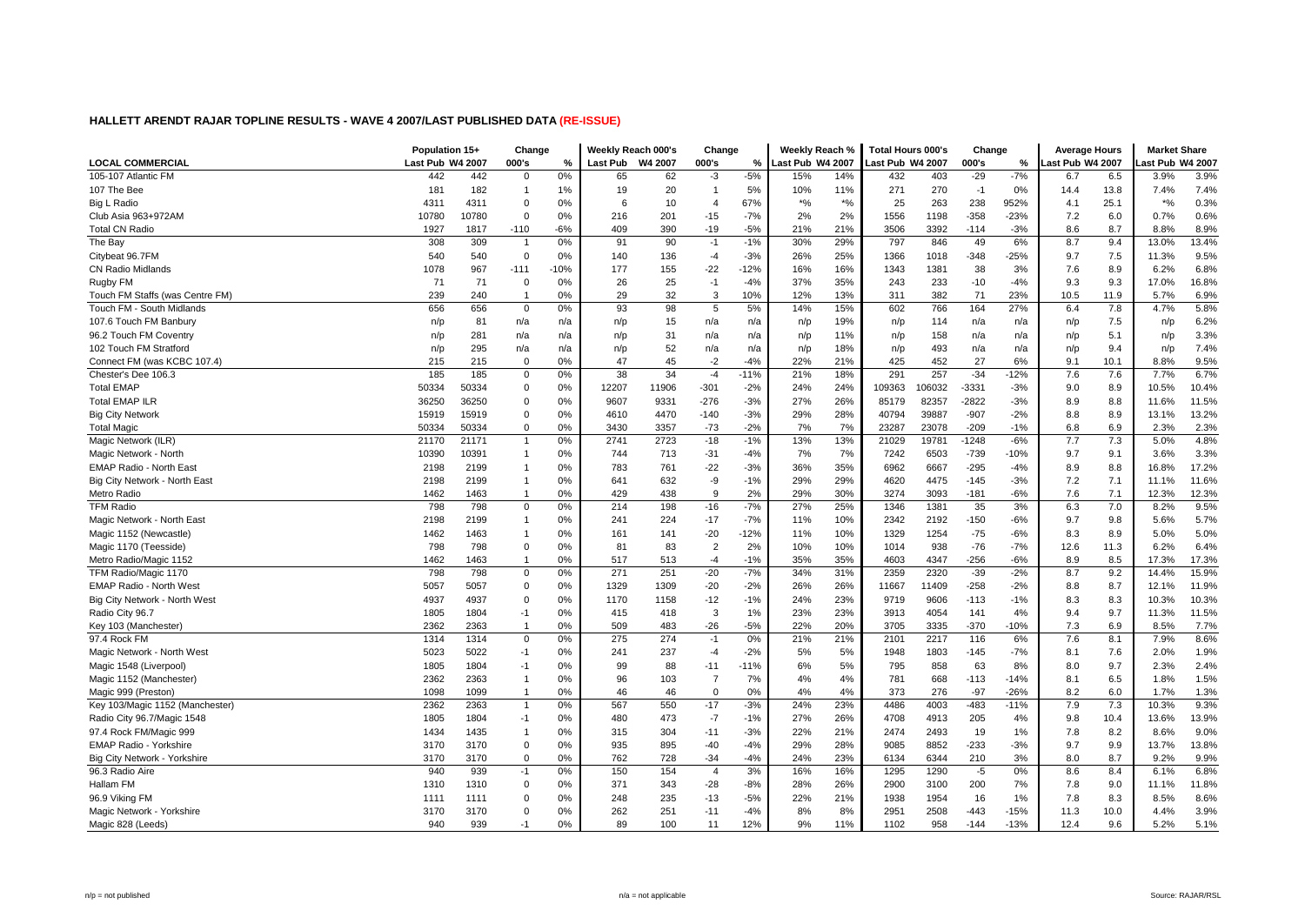|                                          | Population 15+   |       | Change         |    | Weekly Reach 000's |         | Change         |        | Weekly Reach %   |             | <b>Total Hours 000's</b> |        | Change         |        | <b>Average Hours</b> |      | <b>Market Share</b>            |       |
|------------------------------------------|------------------|-------|----------------|----|--------------------|---------|----------------|--------|------------------|-------------|--------------------------|--------|----------------|--------|----------------------|------|--------------------------------|-------|
| <b>LOCAL COMMERCIAL</b>                  | Last Pub W4 2007 |       | 000's          | %  | <b>Last Pub</b>    | W4 2007 | 000's          | %      | Last Pub W4 2007 |             | ast Pub W4 2007.         |        | 000's          | %      | ast Pub W4 2007.     |      | ast Pub W4 2007                |       |
| Magic AM (Sheffield)                     | 1310             | 1310  | $\Omega$       | 0% | 67                 | 67      | $\mathbf 0$    | 0%     | 5%               | 5%          | 684                      | 655    | $-29$          | $-4%$  | 10.2                 | 9.7  | 2.6%                           | 2.5%  |
| Magic 1161 (Hull)                        | 1111             | 1111  | $\Omega$       | 0% | 106                | 83      | $-23$          | $-22%$ | 10%              | 8%          | 1165                     | 895    | $-270$         | $-23%$ | 11.0                 | 10.7 | 5.1%                           | 3.9%  |
| 96.3 Radio Aire/Magic 828                | 940              | 939   | $-1$           | 0% | 219                | 232     | 13             | 6%     | 23%              | 25%         | 2397                     | 2249   | $-148$         | -6%    | 11.0                 | 9.7  | 11.3%                          | 11.9% |
| Hallam FM/Magic AM                       | 1310             | 1310  | $\Omega$       | 0% | 408                | 386     | $-22$          | $-5%$  | 31%              | 29%         | 3584                     | 3755   | 171            | 5%     | 8.8                  | 9.7  | 13.7%                          | 14.3% |
| 96.9 Viking FM/Magic 1161                | 1111             | 1111  | $\Omega$       | 0% | 315                | 281     | $-34$          | $-11%$ | 28%              | 25%         | 3104                     | 2849   | $-255$         | $-8%$  | 9.8                  | 10.1 | 13.5%                          | 12.5% |
| <b>Total Kerrang!</b>                    | 50334            | 50334 | $\Omega$       | 0% | 1387               | 1321    | $-66$          | $-5%$  | 3%               | 3%          | 6756                     | 6250   | $-506$         | $-7%$  | 4.9                  | 4.7  | 0.7%                           | 0.6%  |
| Kerrang! 105.2                           | 3486             | 3487  | $\overline{1}$ | 0% | 376                | 359     | $-17$          | $-5%$  | 11%              | 10%         | 2678                     | 2265   | $-413$         | $-15%$ | 7.1                  | 6.3  | 3.7%                           | 3.3%  |
| EMAP Radio London (Magic 105.4/Kiss 100) | 10781            | 10781 | $\Omega$       | 0% | 3128               | 2945    | $-183$         | $-6%$  | 29%              | 27%         | 22477                    | 22018  | $-459$         | $-2%$  | 7.2                  | 7.5  | 10.5%                          | 10.3% |
| Kiss 100 FM                              | 10781            | 10781 | $\Omega$       | 0% | 1592               | 1429    | $-163$         | $-10%$ | 15%              | 13%         | 9151                     | 8990   | $-161$         | $-2%$  | 5.7                  | 6.3  | 4.3%                           | 4.2%  |
| Magic 105.4                              | 10781            | 10781 | $\Omega$       | 0% | 2027               | 1969    | $-58$          | $-3%$  | 19%              | 18%         | 13326                    | 13029  | $-297$         | $-2%$  | 6.6                  | 6.6  | 6.2%                           | 6.1%  |
| <b>Total Kiss Network</b>                | 50334            | 50334 | $\Omega$       | 0% | 3095               | 2985    | $-110$         | $-4%$  | 6%               | 6%          | 17252                    | 16563  | $-689$         | $-4%$  | 5.6                  | 5.5  | 1.7%                           | 1.6%  |
| Kiss East                                | 1977             | 1977  | $\Omega$       | 0% | 281                | 272     | -9             | $-3%$  | 14%              | 14%         | 2140                     | 2061   | $-79$          | $-4%$  | 7.6                  | 7.6  | 4.9%                           | 4.7%  |
| <b>Kiss West</b>                         | 2273             | 2273  | $\Omega$       | 0% | 251                | 238     | $-13$          | $-5%$  | 11%              | 10%         | 1569                     | 1604   | 35             | 2%     | 6.2                  | 6.7  | 3.1%                           | 3.3%  |
| <b>EMAP Total Scotland</b>               | 4248             | 4248  | $\Omega$       | 0% | 1722               | 1646    | $-76$          | $-4%$  | 41%              | 39%         | 18736                    | 18765  | 29             | 0%     | 10.9                 | 11.4 | 23.7%                          | 23.4% |
| <b>EMAP Central Scotland</b>             | 2791             | 2791  | $\Omega$       | 0% | 968                | 929     | $-39$          | $-4%$  | 35%              | 33%         | 9793                     | 10275  | 482            | 5%     | 10.1                 | 11.1 | 19.2%                          | 20.0% |
| <b>Total Radio Clyde</b>                 | 1824             | 1824  | $\Omega$       | 0% | 650                | 620     | $-30$          | $-5%$  | 36%              | 34%         | 6466                     | 6601   | 135            | 2%     | 10.0                 | 10.6 | 19.3%                          | 19.8% |
| Clyde 1 FM                               | 1824             | 1824  | $\Omega$       | 0% | 564                | 534     | $-30$          | $-5%$  | 31%              | 29%         | 4583                     | 4581   | $-2$           | 0%     | 8.1                  | 8.6  | 13.7%                          | 13.7% |
| Clyde 2                                  | 1824             | 1824  | $\Omega$       | 0% | 202                | 209     | $\overline{7}$ | 3%     | 11%              | 11%         | 1883                     | 2019   | 136            | 7%     | 9.3                  | 9.7  | 5.6%                           | 6.0%  |
| <b>Total Radio Forth</b>                 | 1065             | 1065  | $\Omega$       | 0% | 320                | 316     | $-4$           | $-1%$  | 30%              | 30%         | 3327                     | 3674   | 347            | 10%    | 10.4                 | 11.6 | 17.1%                          | 18.5% |
| ForthOne                                 | 1065             | 1065  | $\Omega$       | 0% | 280                | 282     | $\overline{2}$ | 1%     | 26%              | 26%         | 2532                     | 2831   | 299            | 12%    | 9.0                  | 10.1 | 13.0%                          | 14.2% |
| Forth <sub>2</sub>                       | 1065             | 1065  | $\Omega$       | 0% | 103                | 97      | -6             | $-6%$  | 10%              | 9%          | 795                      | 843    | 48             | 6%     | 7.7                  | 8.7  | 4.1%                           | 4.2%  |
| C.F.M.Radio                              | 251              | 253   | $\overline{2}$ | 1% | 103                | 101     | $-2$           | $-2%$  | 41%              | 40%         | 1092                     | 1070   | $-22$          | $-2%$  | 10.6                 | 10.6 | 20.5%                          | 20.8% |
| Moray Firth Radio                        | 229              | 230   | $\mathbf{1}$   | 0% | 107                | 110     | 3              | 3%     | 47%              | 48%         | 1282                     | 1284   | $\overline{2}$ | 0%     | 11.9                 | 11.7 | 24.0%                          | 24.2% |
| <b>Total Northsound Radio</b>            | 299              | 299   | $\mathbf 0$    | 0% | 153                | 146     | $-7$           | -5%    | 51%              | 49%         | 1684                     | 1656   | $-28$          | $-2%$  | 11.0                 | 11.4 | 28.6%                          | 28.9% |
| Northsound One                           | 299              | 299   | $\Omega$       | 0% | 124                | 121     | $-3$           | $-2%$  | 41%              | 40%         | 1152                     | 1064   | $-88$          | $-8%$  | 9.3                  | 8.8  | 19.6%                          | 18.6% |
| Northsound Two                           | 299              | 299   | $\Omega$       | 0% | 56                 | 57      | $\overline{1}$ | 2%     | 19%              | 19%         | 532                      | 593    | 61             | 11%    | 9.4                  | 10.3 | 9.0%                           | 10.4% |
| Radio Borders                            | 105              | 105   | $\Omega$       | 0% | 57                 | 58      | $\overline{1}$ | 2%     | 54%              | 55%         | 728                      | 739    | 11             | 2%     | 12.9                 | 12.8 | 31.5%                          | 32.4% |
| Total Radio Tay                          | 365              | 365   | $\Omega$       | 0% | 178                | 163     | $-15$          | $-8%$  | 49%              | 45%         | 2383                     | 2085   | $-298$         | $-13%$ | 13.4                 | 12.8 | 33.7%                          | 29.8% |
| Tay-FM                                   | 365              | 365   | $\Omega$       | 0% | 129                | 123     | -6             | $-5%$  | 35%              | 34%         | 1447                     | 1258   | $-189$         | $-13%$ | 11.2                 | 10.2 | 20.5%                          | 18.0% |
| Tay-AM                                   | 365              | 365   | $\Omega$       | 0% | 83                 | 74      | -9             | $-11%$ | 23%              | 20%         | 936                      | 827    | $-109$         | $-12%$ | 11.2                 | 11.1 | 13.2%                          | 11.8% |
| West Sound (inc. West FM)                | 386              | 386   | $\Omega$       | 0% | 173                | 152     | $-21$          | $-12%$ | 45%              | 39%         | 1662                     | 1661   | $-1$           | 0%     | 9.6                  | 10.9 | 27.2%                          | 25.3% |
| Downtown Radio (DTR) / 97.4 Cool FM      | 1367             | 1366  | $-1$           | 0% | 514                | 484     | $-30$          | $-6%$  | 38%              | 35%         | 5845                     | 5151   | $-694$         | $-12%$ | 11.4                 | 10.6 | 19.2%                          | 20.0% |
| 97.4 Cool FM                             | 935              | 935   | $\Omega$       | 0% | 316                | 311     | $-5$           | $-2%$  | 34%              | 33%         | 3017                     | 2710   | $-307$         | $-10%$ | 9.6                  | 8.7  | 14.3%                          | 14.9% |
| Downtown Radio (DTR)                     | 1367             | 1366  | $-1$           | 0% | 254                | 240     | $-14$          | $-6%$  | 19%              | 18%         | 2828                     | 2442   | $-386$         | $-14%$ | 11.2                 | 10.2 | 9.3%                           | 9.5%  |
| Wave 105 FM                              | 1694             | 1694  | $\Omega$       | 0% | 351                | 336     | $-15$          | $-4%$  | 21%              | 20%         | 3317                     | 3357   | 40             | 1%     | 9.4                  | 10.0 | 8.7%                           | 9.2%  |
| 3FM                                      | 66               | 66    | $\Omega$       | 0% | 19                 | 19      | $\mathbf 0$    | 0%     | 29%              | 28%         | 224                      | 216    | -8             | $-4%$  | 11.8                 | 11.6 | 14.7%                          | 13.6% |
| Total GCap Media UK                      | 50334            | 50334 | $\Omega$       | 0% | 15265              | 14882   | $-383$         | $-3%$  | 30%              | 30%         | 135916                   | 131136 | -4780          | $-4%$  | 8.9                  | 8.8  | 13.1%                          | 12.8% |
| GCap Media - National Brands Total       | 50334            | 50334 | $\Omega$       | 0% | 9260               | 8906    | $-354$         | $-4%$  | 18%              | 18%         | 74314                    | 70541  | $-3773$        | $-5%$  | 8.0                  | 7.9  | 7.2%                           | 6.9%  |
| Chill                                    | 50334            | 50334 | $\mathbf 0$    | 0% | 183                | 197     | 14             | 8%     | $*$ %            | $*$ %       | 809                      | 986    | 177            | 22%    | 4.4                  | 5.0  | 0.1%                           | 0.1%  |
| Classic FM                               | 50334            | 50334 | $\Omega$       | 0% | 5844               | 5591    | -253           | $-4%$  | 12%              | 11%         | 43819                    | 42646  | $-1173$        | $-3%$  | 7.5                  | 7.6  | 4.3%                           | 4.2%  |
| Core                                     | 50334            | 50334 | $\Omega$       | 0% | 122                | 94      | $-28$          | $-23%$ | $*9/6$           | $\star o_0$ | 370                      | 377    | $\overline{7}$ | 2%     | 3.0                  | 4.0  | $*9/6$                         | $*$ % |
| Fun Radio                                | 50334            | 50334 | $\Omega$       | 0% | 40                 | 57      | 17             | 43%    | $*9/6$           | $*_{\%}$    | 226                      | 209    | $-17$          | $-8%$  | 5.6                  | 3.7  | $\star\mathrm{o}_{\mathrm{6}}$ | $*$ % |
| Life                                     | 50334            | 50334 | $\Omega$       | 0% | 133                | 89      | $-44$          | -33%   | $*$ %            | $*_{\%}$    | 835                      | 700    | $-135$         | $-16%$ | 6.3                  | 7.9  | 0.1%                           | 0.1%  |
| <b>Planet Rock</b>                       | 50334            | 50334 | $\Omega$       | 0% | 548                | 563     | 15             | 3%     | 1%               | 1%          | 3872                     | 3148   | $-724$         | $-19%$ | 7.1                  | 5.6  | 0.4%                           | 0.3%  |
| theJazz                                  | 50334            | 50334 | $\Omega$       | 0% | 388                | 364     | $-24$          | $-6%$  | 1%               | 1%          | 1768                     | 1882   | 114            | 6%     | 4.6                  | 5.2  | 0.2%                           | 0.2%  |
| Total Choice (UK)                        | 50334            | 50334 | $\Omega$       | 0% | 784                | 622     | $-162$         | $-21%$ | 2%               | 1%          | 5094                     | 4207   | $-887$         | $-17%$ | 6.5                  | 6.8  | 0.5%                           | 0.4%  |
| <b>GCap Gold Network UK</b>              | 50334            | 50334 | $\Omega$       | 0% | 1499               | 1243    | $-256$         | $-17%$ | 3%               | 2%          | 13202                    | 10821  | $-2381$        | $-18%$ | 8.8                  | 8.7  | 1.3%                           | 1.1%  |
| GCap Media - Local Brands Total          | 34791            | 34792 | $\overline{1}$ | 0% | 9214               | 8944    | $-270$         | $-3%$  | 26%              | 26%         | 81148                    | 77695  | $-3453$        | $-4%$  | 8.8                  | 8.7  | 11.4%                          | 11.0% |
| The One Network                          | 29127            | 29126 | $-1$           | 0% | 7172               | 7005    | $-167$         | $-2%$  | 25%              | 24%         | 59196                    | 58372  | $-824$         | $-1%$  | 8.3                  | 8.3  | 9.7%                           | 9.7%  |
| Beacon FM                                | 1292             | 1292  | $\Omega$       | 0% | 251                | 228     | $-23$          | $-9%$  | 19%              | 18%         | 2179                     | 2123   | $-56$          | $-3%$  | 8.7                  | 9.3  | 7.9%                           | 7.8%  |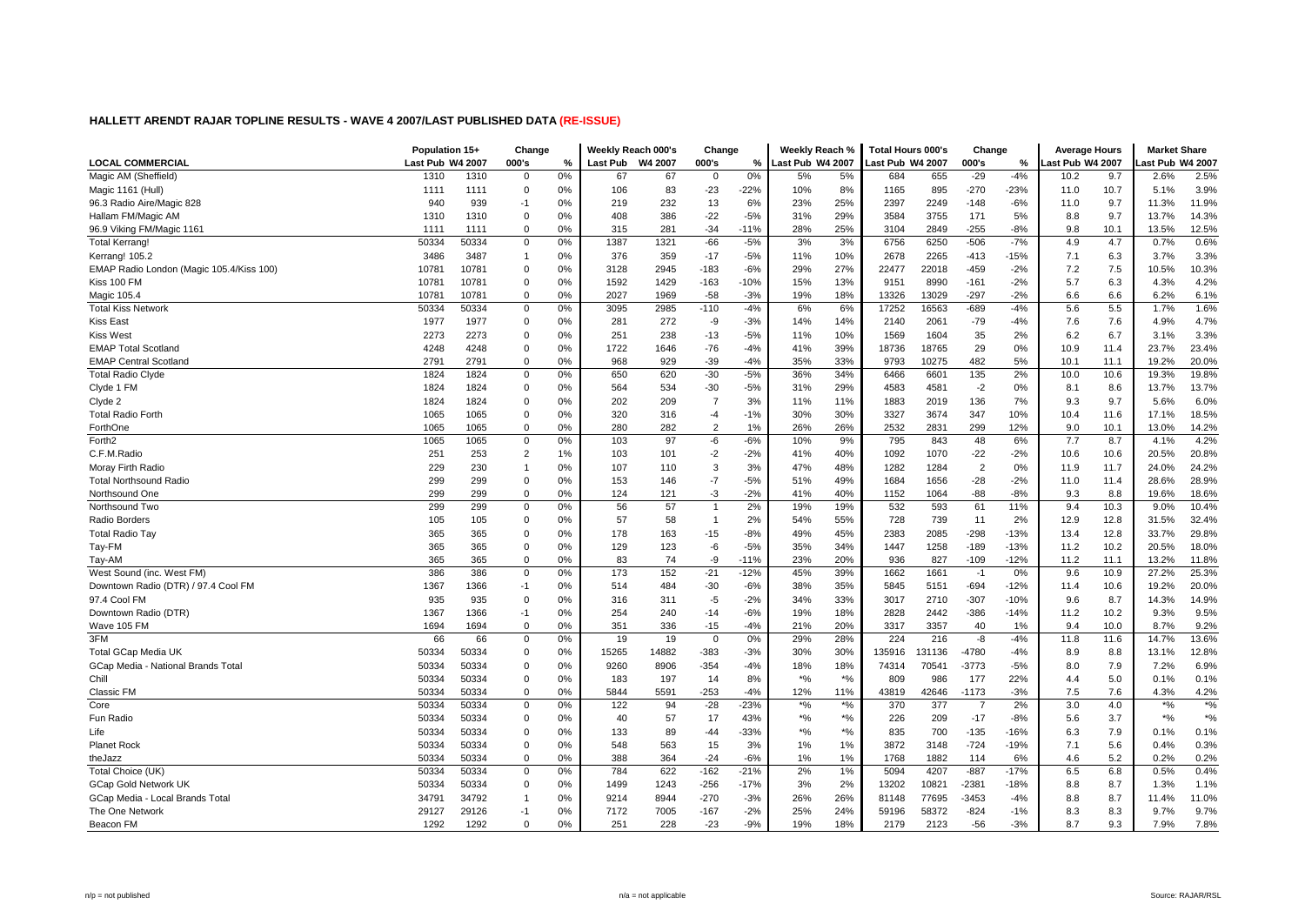|                                                                       | Population 15+   |       | Change         |       | Weekly Reach 000's |                | Change         |        | Weekly Reach %   |     | <b>Total Hours 000's</b> |       | Change      |        | <b>Average Hours</b> |      | <b>Market Share</b> |       |
|-----------------------------------------------------------------------|------------------|-------|----------------|-------|--------------------|----------------|----------------|--------|------------------|-----|--------------------------|-------|-------------|--------|----------------------|------|---------------------|-------|
| <b>LOCAL COMMERCIAL</b>                                               | Last Pub W4 2007 |       | 000's          | %     | <b>Last Pub</b>    | W4 2007        | 000's          | %      | Last Pub W4 2007 |     | ast Pub W4 2007          |       | 000's       | %      | ast Pub W4 2007.     |      | ast Pub W4 2007     |       |
| 96.4 BRMB                                                             | 2030             | 2029  | $-1$           | 0%    | 387                | 408            | 21             | 5%     | 19%              | 20% | 2291                     | 2356  | 65          | 3%     | 5.9                  | 5.8  | 5.6%                | 5.9%  |
| The Buzz 97.1 FM                                                      | 439              | 437   | $-2$           | 0%    | 48                 | 42             | -6             | $-13%$ | 11%              | 10% | 266                      | 237   | $-29$       | $-11%$ | 5.5                  | 5.7  | 3.2%                | 3.0%  |
| 95.8 Capital Radio                                                    | 10781            | 10781 | $\mathbf 0$    | 0%    | 1707               | 1517           | -190           | $-11%$ | 16%              | 14% | 10144                    | 10063 | -81         | $-1%$  | 5.9                  | 6.6  | 4.7%                | 4.7%  |
| Champion 103 FM                                                       | 122              | 121   | $-1$           | $-1%$ | 33                 | 29             | $-4$           | $-12%$ | 27%              | 24% | 363                      | 310   | $-53$       | $-15%$ | 10.9                 | 10.6 | 14.0%               | 13.3% |
| 96.9 Chiltern FM (Bedford)                                            | 386              | 386   | $\Omega$       | 0%    | 110                | 100            | $-10$          | $-9%$  | 28%              | 26% | 863                      | 708   | $-155$      | $-18%$ | 7.9                  | 7.1  | 10.2%               | 8.8%  |
| 97.6 Chiltern FM (Dunstable/Luton)                                    | 731              | 731   | $\mathbf 0$    | 0%    | 194                | 161            | $-33$          | $-17%$ | 27%              | 22% | 1593                     | 1053  | $-540$      | $-34%$ | 8.2                  | 6.5  | 10.6%               | 7.4%  |
| Coast 96.3                                                            | 241              | 243   | $\overline{2}$ | 1%    | 47                 | 48             | -1             | 2%     | 20%              | 20% | 388                      | 436   | 48          | 12%    | 8.2                  | 9.1  | 7.9%                | 9.0%  |
| 2CR FM                                                                | 600              | 600   | $\mathbf 0$    | 0%    | 134                | 111            | $-23$          | $-17%$ | 22%              | 19% | 999                      | 853   | $-146$      | $-15%$ | 7.5                  | 7.7  | 6.9%                | 6.0%  |
| Essex FM (inc. Ten-17 FM)                                             | 1186             | 1186  | $\mathbf 0$    | 0%    | 360                | 329            | $-31$          | $-9%$  | 30%              | 28% | 3843                     | 3721  | $-122$      | $-3%$  | 10.7                 | 11.3 | 14.7%               | 14.5% |
| FOX FM                                                                | 648              | 649   | $\overline{1}$ | 0%    | 187                | 170            | $-17$          | $-9%$  | 29%              | 26% | 1656                     | 1618  | $-38$       | $-2%$  | 8.8                  | 9.5  | 12.2%               | 11.4% |
| 102.7 Hereward FM                                                     | 372              | 373   | $\mathbf{1}$   | 0%    | 106                | 103            | $-3$           | $-3%$  | 28%              | 28% | 786                      | 683   | $-103$      | $-13%$ | 7.4                  | 6.6  | 9.8%                | 7.8%  |
| Horizon Radio                                                         | 219              | 219   | $\mathbf 0$    | 0%    | 75                 | 75             | $\mathbf 0$    | 0%     | 34%              | 34% | 704                      | 662   | $-42$       | $-6%$  | 9.4                  | 8.8  | 15.1%               | 14.3% |
| Gemini FM Total                                                       | 525              | 525   | $\mathbf 0$    | 0%    | 181                | 165            | $-16$          | $-9%$  | 34%              | 31% | 1616                     | 1424  | $-192$      | $-12%$ | 8.9                  | 8.6  | 14.3%               | 12.7% |
| Gemini FM East (Exeter Area)                                          | 301              | 301   | $\Omega$       | 0%    | 109                | 100            | -9             | $-8%$  | 36%              | 33% | 1000                     | 897   | $-103$      | $-10%$ | 9.1                  | 8.9  | 15.5%               | 13.6% |
| Gemini FM West (Torbay Area)                                          | 224              | 224   | $\Omega$       | 0%    | 72                 | 65             | $-7$           | $-10%$ | 32%              | 29% | 616                      | 527   | $-89$       | $-14%$ | 8.6                  | 8.2  | 12.6%               | 11.5% |
| GWR                                                                   | 1284             | 1286  | $\overline{2}$ | 0%    | 369                | 381            | 12             | 3%     | 29%              | 30% | 4385                     | 4785  | 400         | 9%     | 11.9                 | 12.6 | 15.3%               | 17.0% |
| <b>Invicta FM</b>                                                     | 1147             | 1146  | $-1$           | 0%    | 359                | 373            | 14             | 4%     | 31%              | 33% | 3371                     | 3179  | $-192$      | $-6%$  | 9.4                  | 8.5  | 12.1%               | 11.4% |
| Lantern FM 96.2 and 97.3                                              | 128              | 128   | $\mathbf 0$    | 0%    | 50                 | 46             | $-4$           | $-8%$  | 39%              | 36% | 639                      | 515   | $-124$      | $-19%$ | 12.8                 | 11.2 | 20.3%               | 16.7% |
| 105.4 Leicester Sound FM                                              | 652              | 651   | $-1$           | 0%    | 121                | 110            | $-11$          | $-9%$  | 18%              | 17% | 873                      | 857   | $-16$       | $-2%$  | 7.2                  | 7.8  | 6.8%                | 7.0%  |
| Marcher Sound (formerly MFM 103.4)                                    | 375              | 374   | $-1$           | 0%    | 61                 | 68             | $\overline{7}$ | 11%    | 16%              | 18% | 668                      | 798   | 130         | 19%    | 11.0                 | 11.7 | 8.9%                | 10.7% |
| Mercia                                                                | 725              | 726   | $\overline{1}$ | 0%    | 132                | 126            | $-6$           | $-5%$  | 18%              | 17% | 1000                     | 1106  | 106         | 11%    | 7.6                  | 8.8  | 7.1%                | 7.9%  |
| Mercury FM (Herts)                                                    | 331              | 330   | $-1$           | 0%    | 39                 | 36             | $-3$           | $-8%$  | 12%              | 11% | 264                      | 170   | $-94$       | $-36%$ | 6.7                  | 4.7  | 3.6%                | 2.2%  |
| Mercury FM (Surrey & Sussex)                                          | 359              | 360   | $\mathbf 1$    | 0%    | 70                 | 82             | 12             | 17%    | 19%              | 23% | 692                      | 771   | 79          | 11%    | 9.9                  | 9.4  | 9.0%                | 10.0% |
| Northants 96                                                          | 519              | 520   | $\mathbf{1}$   | 0%    | 141                | 118            | $-23$          | $-16%$ | 27%              | 23% | 1406                     | 1079  | $-327$      | $-23%$ | 10.0                 | 9.1  | 11.8%               | 9.7%  |
| Orchard FM                                                            | 336              | 336   | $\Omega$       | 0%    | 131                | 140            | 9              | 7%     | 39%              | 42% | 1358                     | 1502  | 144         | 11%    | 10.4                 | 10.8 | 16.6%               | 18.0% |
| 97 FM Plymouth Sound                                                  | 330              | 330   | $\Omega$       | 0%    | 96                 | 96             | $\mathbf 0$    | 0%     | 29%              | 29% | 615                      | 715   | 100         | 16%    | 6.4                  | 7.5  | 10.3%               | 11.5% |
| 103.2 Power FM                                                        | 1099             | 1099  | $\mathbf 0$    | 0%    | 211                | 188            | $-23$          | $-11%$ | 19%              | 17% | 1662                     | 1342  | $-320$      | $-19%$ | 7.9                  | 7.1  | 7.0%                | 5.9%  |
| Q103                                                                  | 449              | 449   | $\mathbf 0$    | 0%    | 87                 | 101            | 14             | 16%    | 19%              | 23% | 744                      | 901   | 157         | 21%    | 8.5                  | 8.9  | 8.1%                | 9.5%  |
| Radio Broadland                                                       | 628              | 628   | $\mathbf 0$    | 0%    | 167                | 158            | -9             | $-5%$  | 27%              | 25% | 1554                     | 1615  | 61          | 4%     | 9.3                  | 10.2 | 11.6%               | 12.1% |
| RAM FM                                                                | 623              | 624   | $\mathbf{1}$   | 0%    | 101                | 102            | $\mathbf{1}$   | 1%     | 16%              | 16% | 626                      | 805   | 179         | 29%    | 6.2                  | 7.9  | 4.8%                | 5.8%  |
| Red Dragon                                                            | 966              | 965   | $-1$           | 0%    | 271                | 256            | $-15$          | $-6%$  | 28%              | 27% | 1964                     | 1893  | $-71$       | $-4%$  | 7.2                  | 7.4  | 9.5%                | 9.9%  |
| 102.4 Severn Sound FM                                                 | 399              | 399   | $\mathbf 0$    | 0%    | 114                | 109            | $-5$           | $-4%$  | 28%              | 27% | 1076                     | 1183  | 107         | 10%    | 9.5                  | 10.8 | 13.1%               | 14.6% |
| <b>SGR FM Total</b>                                                   | 654              | 652   | $-2$           | 0%    | 196                | 175            | $-21$          | $-11%$ | 30%              | 27% | 1615                     | 1548  | $-67$       | $-4%$  | 8.2                  | 8.9  | 10.8%               | 10.4% |
| <b>SGR FM</b>                                                         | 542              | 541   | $-1$           | 0%    | 139                | 131            | -8             | $-6%$  | 26%              | 24% | 1029                     | 1173  | 144         | 14%    | 7.4                  | 8.9  | 8.4%                | 9.3%  |
| <b>SGR Colchester</b>                                                 | 174              | 173   | $-1$           | $-1%$ | 55                 | 54             | $-1$           | $-2%$  | 32%              | 31% | 501                      | 400   | $-101$      | -20%   | 9.1                  | 7.4  | 12.3%               | 10.8% |
| Southern FM                                                           | 995              | 993   | $-2$           | 0%    | 310                | 319            | 9              | 3%     | 31%              | 32% | 2822                     | 2587  | $-235$      | $-8%$  | 9.1                  | 8.1  | 13.3%               | 12.0% |
| South Hams Radio                                                      | 64               | 64    | $\mathbf 0$    | 0%    | 14                 | 14             | $\mathbf 0$    | 0%     | 22%              | 22% | 111                      | 109   | $-2$        | $-2%$  | 8.0                  | 7.7  | 8.0%                | 7.7%  |
| 2-TEN FM                                                              | 785              | 785   | $\mathbf 0$    | 0%    | 208                | 204            | $-4$           | $-2%$  | 26%              | 26% | 1868                     | 1727  | $-141$      | $-8%$  | 9.0                  | 8.5  | 11.3%               | 10.3% |
| 96 Trent FM                                                           | 1111             | 1111  | $\mathbf 0$    | 0%    | 301                | 337            | 36             | 12%    | 27%              | 30% | 2479                     | 2651  | 172         | 7%     | 8.2                  | 7.9  | 11.0%               | 11.4% |
| <b>Wyvern FM</b>                                                      | 495              | 495   | $\Omega$       | 0%    | 103                | 103            | $\Omega$       | 0%     | 21%              | 21% | 838                      | 810   | $-28$       | $-3%$  | 8.1                  | 7.9  | 7.9%                | 8.0%  |
| Choice FM London                                                      | 10781            | 10781 | $\Omega$       | 0%    | 611                | 485            | $-126$         | $-21%$ | 6%               | 4%  | 4284                     | 3657  | $-627$      | $-15%$ | 7.0                  | 7.5  | 2.0%                | 1.7%  |
| Ocean                                                                 | 988              | 988   | $\Omega$       | 0%    | 174                | 179            | 5              | 3%     | 18%              | 18% | 1252                     | 1112  | $-140$      | $-11%$ | 7.2                  | 6.2  | 6.0%                | 5.4%  |
| <b>GCap Gold Network</b>                                              | 28820            | 28820 | $\mathbf 0$    | 0%    | 1102               | 985            | $-117$         | $-11%$ | 4%               | 3%  | 10618                    | 9141  | $-1477$     | $-14%$ | 9.6                  | 9.3  | 1.8%                | 1.5%  |
| Gold Bedford (was Classic Gold Bedford)                               | 590              | 590   | $\mathbf 0$    | 0%    | 17                 | 21             | $\overline{4}$ | 24%    | 3%               | 4%  | 172                      | 161   | $-11$       | $-6%$  | 9.9                  | 7.6  | 1.3%                | 1.3%  |
| Gold Berkshire/North Hampshire (was Classic Gold Berkshire)           | 785              | 785   | $\mathbf 0$    | 0%    | 19                 | 20             | $\mathbf{1}$   | 5%     | 2%               | 3%  | 243                      | 339   | 96          | 40%    | 12.8                 | 17.2 | 1.5%                | 2.0%  |
| Gold Birmingham (was Capital Gold Birmingham)                         | 2030             | 2029  | $-1$           | 0%    | 61                 | 51             | $-10$          | $-16%$ | 3%               | 3%  | 276                      | 323   | 47          | 17%    | 4.5                  | 6.3  | 0.7%                | 0.8%  |
| Gold Bristol/Bath/Wiltshire (was Classic Gold Bristol/Bath/Wiltshire) | 1284             | 1286  | 2              | 0%    | 59                 | 50             | -9             | $-15%$ | 5%               | 4%  | 784                      | 764   | $-20$       | $-3%$  | 13.3                 | 15.4 | 2.7%                | 2.7%  |
| Gold Coventry (was Classic Gold Coventry)                             | 725              | 726   | $\mathbf{1}$   | 0%    | 22                 | 20             | $-2$           | $-9%$  | 3%               | 3%  | 128                      | 171   | 43          | 34%    | 5.8                  | 8.7  | 0.9%                | 1.2%  |
| Gold Crawley (was Classic Gold Crawley)                               | 359              | 360   | -1             | 0%    | 4                  | $\overline{4}$ | $\mathbf 0$    | 0%     | 1%               | 1%  | 43                       | 30    | $-13$       | $-30%$ | 11.2                 | 8.2  | 0.6%                | 0.4%  |
| Gold Derby (was Classic Gold Derby)                                   | 623              | 624   |                | 0%    | 24                 | 23             | -1             | $-4%$  | 4%               | 4%  | 238                      | 238   | $\mathbf 0$ | 0%     | 10.0                 | 10.4 | 1.8%                | 1.7%  |
|                                                                       |                  |       |                |       |                    |                |                |        |                  |     |                          |       |             |        |                      |      |                     |       |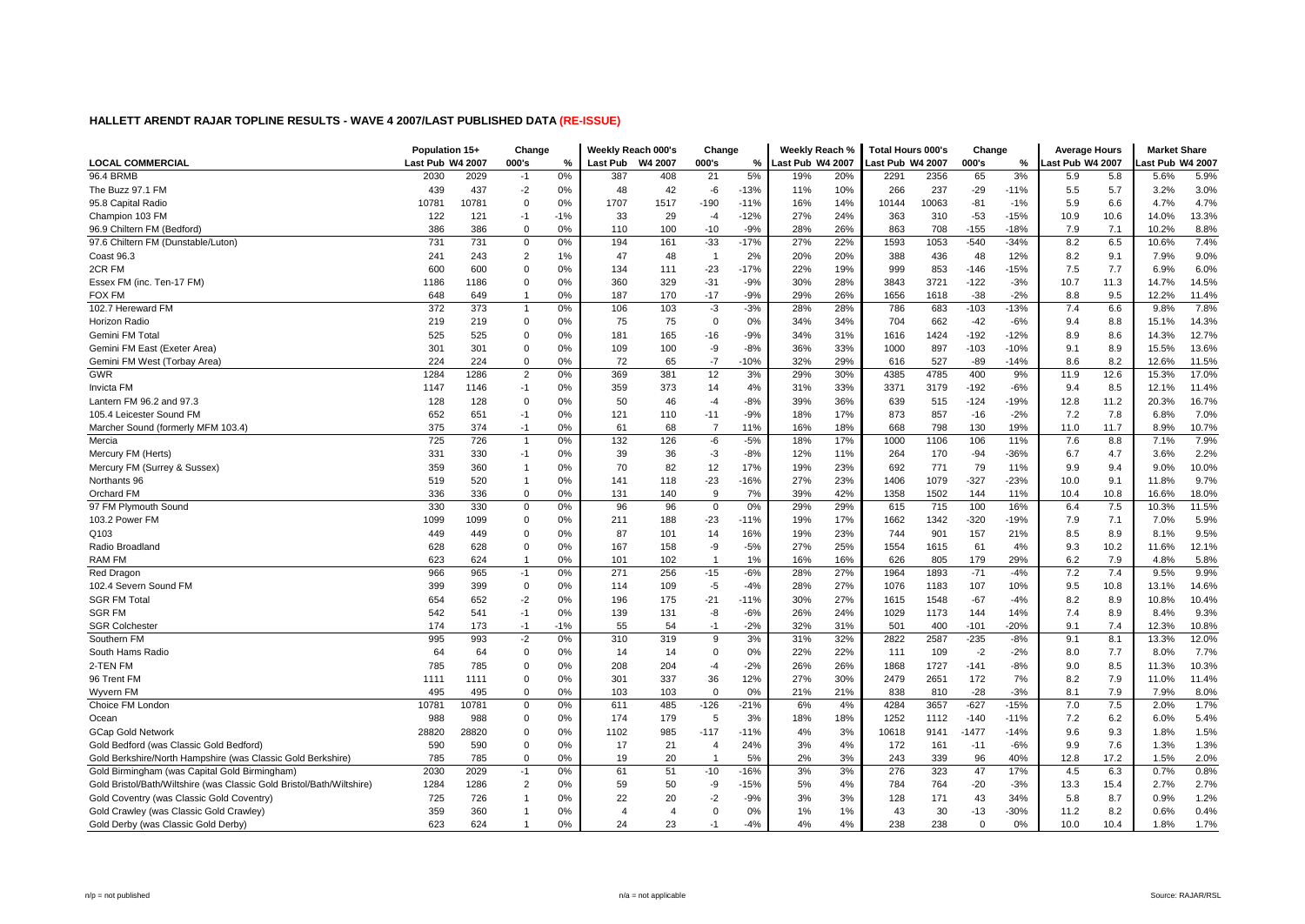| <b>LOCAL COMMERCIAL</b><br>Last Pub W4 2007<br>000's<br>W4 2007<br>000's<br>Last Pub W4 2007<br>ast Pub W4 2007<br>000's<br>ast Pub W4 2007<br>ast Pub W4 2007<br>%<br>Last Pub<br>%<br>%<br>0%<br>4%<br>5%<br>30%<br>Gold Devon (was Classic Gold Devon)<br>525<br>525<br>$\mathbf 0$<br>24<br>25<br>5%<br>190<br>247<br>57<br>9.7<br>1.7%<br>2.2%<br>7.8<br>-1<br>2.5%<br>Gold Dorset (was Classic Gold Dorset)<br>600<br>600<br>$\mathbf 0$<br>0%<br>27<br>$\overline{7}$<br>35%<br>3%<br>5%<br>257<br>352<br>95<br>37%<br>13.1<br>12.9<br>1.8%<br>20<br>22<br>$-35%$<br>2%<br>0.9%<br>0<br>0%<br>$-12$<br>3%<br>326<br>232<br>$-94$<br>$-29%$<br>10.7<br>1.2%<br>Gold Essex (was Classic Gold Essex)<br>1186<br>1186<br>34<br>9.7<br>399<br>399<br>$\Omega$<br>0%<br>18<br>$-4$<br>$-18%$<br>6%<br>5%<br>307<br>309<br>2<br>1%<br>13.8<br>17.2<br>3.7%<br>3.8%<br>Gold Gloucester (was Classic Gold Gloucester)<br>22<br>$-2$<br>3%<br>3%<br>13.6<br>1.7%<br>Gold Hampshire (was Capital Gold Hampshire)<br>1099<br>1099<br>$\Omega$<br>0%<br>30<br>28<br>$-7%$<br>406<br>387<br>$-19$<br>$-5%$<br>13.3<br>1.7%<br>1.8%<br>1146<br>0%<br>40<br>36<br>$-4$<br>$-10%$<br>3%<br>3%<br>502<br>$-3$<br>$-1%$<br>12.5<br>13.7<br>Gold Kent (was Capital Gold Kent)<br>1147<br>$-1$<br>499<br>1.8%<br>0.7%<br>Gold London (was Capital Gold London)<br>10781<br>$\Omega$<br>0%<br>426<br>243<br>$-183$<br>$-43%$<br>4%<br>2%<br>2921<br>1434<br>$-1487$<br>5.9<br>10781<br>$-51%$<br>6.9<br>1.4%<br>Gold Luton (was Classic Gold Luton)<br>1009<br>1009<br>$\mathbf 0$<br>0%<br>32<br>33<br>3%<br>3%<br>3%<br>297<br>278<br>$-19$<br>$-6%$<br>8.4<br>1.4%<br>1.4%<br>$\mathbf{1}$<br>9.4<br>2362<br>$\mathbf 0$<br>0%<br>56<br>-8<br>$-13%$<br>3%<br>2%<br>649<br>417<br>$-232$<br>$-36%$<br>7.4<br>1.5%<br>1.0%<br>Gold Manchester (was Capital Gold Manchester)<br>2362<br>64<br>10.1<br>0%<br>3<br>7%<br>4%<br>4%<br>$-87$<br>$-12%$<br>12.5<br>2.4%<br>Gold Norfolk/Suffolk (was Classic Gold Amber Total)<br>1166<br>1167<br>$\mathbf{1}$<br>46<br>49<br>704<br>617<br>15.2<br>2.8%<br>27<br>1.9%<br>Gold Norfolk (was Classic Gold Amber Norfolk)<br>628<br>$\mathbf 0$<br>0%<br>24<br>3<br>13%<br>4%<br>4%<br>410<br>252<br>$-158$<br>$-39%$<br>17.2<br>9.2<br>3.1%<br>628<br>22<br>2.9%<br>Gold Suffolk (was Classic Gold Amber Suffolk)<br>542<br>541<br>$-1$<br>0%<br>23<br>$-1$<br>$-4%$<br>4%<br>4%<br>294<br>366<br>72<br>24%<br>13.0<br>16.6<br>2.4%<br>1.3%<br>Gold North Wales/Cheshire (was Classic Gold Marcher)<br>375<br>374<br>0%<br>9<br>8<br>$-11%$<br>2%<br>2%<br>143<br>99<br>$-44$<br>$-31%$<br>15.3<br>12.2<br>1.9%<br>$-1$<br>$-1$<br>25<br>5%<br>$-7$<br>9.9<br>2.2%<br>0%<br>26<br>$-4%$<br>5%<br>253<br>246<br>$-3%$<br>2.1%<br>Gold Northampton (was Classic Gold Northampton)<br>519<br>520<br>$\mathbf{1}$<br>$-1$<br>9.8<br>$\Omega$<br>0%<br>35<br>30<br>$-5$<br>$-14%$<br>3%<br>3%<br>272<br>236<br>$-36$<br>$-13%$<br>7.7<br>7.8<br>1.2%<br>1.0%<br>Gold Nottingham (was Classic Gold Nottingham)<br>1111<br>1111<br>2.5%<br>0%<br>31<br>3<br>5%<br>6%<br>251<br>330<br>79<br>31%<br>8.9<br>10.5<br>Gold Peterborough (was Classic Gold Peterborough)<br>561<br>561<br>$\mathbf 0$<br>28<br>11%<br>2.1%<br>$\overline{7}$<br>58<br>1.6%<br>Gold Plymouth (was Classic Gold Plymouth)<br>330<br>330<br>$\mathbf 0$<br>0%<br>9<br>$-2$<br>$-22%$<br>3%<br>2%<br>100<br>42<br>72%<br>6.7<br>15.0<br>1.0%<br>$-2$<br>$-92$<br>1.0%<br>Gold Sussex (was Capital Gold Sussex)<br>995<br>993<br>0%<br>41<br>33<br>-8<br>$-20%$<br>4%<br>3%<br>299<br>207<br>$-31%$<br>6.3<br>1.4%<br>7.3<br>Gold South East Wales (was Capital Gold South East Wales)<br>966<br>965<br>$-1$<br>0%<br>36<br>-9<br>$-20%$<br>5%<br>4%<br>857<br>457<br>$-400$<br>$-47%$<br>18.9<br>12.7<br>4.1%<br>2.4%<br>45<br>Gold Wolverhampton (was Classic Gold Wolverhampton)<br>1292<br>0%<br>26<br>30%<br>2%<br>88<br>9.9<br>0.9%<br>1292<br>$\Omega$<br>20<br>6<br>2%<br>171<br>259<br>51%<br>8.7<br>0.6%<br>2%<br>0.6%<br>Total XFM (UK)<br>50334<br>50334<br>0%<br>$-65$<br>$-6%$<br>2%<br>6975<br>6024<br>$-951$<br>$-14%$<br>5.9<br>5.4<br>$\mathbf 0$<br>1181<br>1116<br>0.7%<br><b>XFM 104.9</b><br>10781<br>$\mathbf 0$<br>$5\%$<br>2630<br>2858<br>228<br>5.6<br>1.3%<br>10781<br>0%<br>557<br>513<br>$-44$<br>$-8%$<br>5%<br>9%<br>4.7<br>1.2%<br><b>XFM Manchester</b><br>2778<br>2777<br>$-1$<br>0%<br>172<br>186<br>14<br>8%<br>6%<br>7%<br>886<br>859<br>$-27$<br>$-3%$<br>4.6<br>1.7%<br>1.7%<br>5.1<br>8%<br><b>XFM Scotland</b><br>2676<br>2674<br>$-2$<br>0%<br>240<br>224<br>$-16$<br>$-7%$<br>9%<br>1520<br>$-155$<br>$-10%$<br>6.1<br>3.1%<br>2.8%<br>1365<br>6.3<br>0%<br>$-10%$<br>10%<br>$-204$<br>$-23%$<br>5.6<br>3.1%<br><b>XFM Scotland (East)</b><br>1161<br>1161<br>$\Omega$<br>134<br>121<br>$-13$<br>12%<br>877<br>673<br>6.6<br>4.1%<br>2.6%<br><b>XFM Scotland (West)</b><br>1689<br>1689<br>$\Omega$<br>0%<br>131<br>134<br>3<br>2%<br>8%<br>8%<br>805<br>815<br>10<br>1%<br>6.1<br>6.1<br>2.6%<br>50334<br>50334<br>50304<br>$-1637$<br>4.9%<br>Total Global Radio (UK)<br>$\mathbf 0$<br>0%<br>6431<br>6393<br>$-38$<br>$-1%$<br>13%<br>13%<br>51941<br>$-3%$<br>7.9<br>5.0%<br>8.1<br>9.1%<br>Global Radio (ILR)<br>25470<br>25471<br>0%<br>5631<br>5572<br>$-59$<br>$-1%$<br>22%<br>22%<br>47197<br>45784<br>$-1413$<br>$-3%$<br>8.4<br>8.2<br>9.2%<br>$\mathbf{1}$<br>$*$ %<br>50334<br>$*$ %<br>6.4<br>50334<br>$\mathbf 0$<br>0%<br>$-3$<br>$-2%$<br>931<br>920<br>$-11$<br>$-1%$<br>0.1%<br>0.1%<br>The Arrow (UK)<br>146<br>143<br>6.4<br>50334<br>50334<br>$\Omega$<br>0%<br>2608<br>2547<br>$-61$<br>$-2%$<br>5%<br>5%<br>18281<br>16363<br>$-1918$<br>$-10%$<br>6.4<br>1.6%<br>Galaxy Network (UK)<br>7.0<br>1.8%<br>$-3%$<br>19%<br>6.8%<br>Galaxy Network (ILR)<br>11350<br>11350<br>$\mathbf 0$<br>0%<br>2236<br>2162<br>$-74$<br>20%<br>16620<br>14733<br>$-1887$<br>$-11%$<br>7.4<br>6.8<br>7.4%<br>5.3%<br>Galaxy Birmingham<br>2077<br>2077<br>$\mathbf 0$<br>0%<br>354<br>339<br>$-15$<br>$-4%$<br>17%<br>16%<br>2560<br>2154<br>$-406$<br>$-16%$<br>7.2<br>6.3<br>6.1%<br>$-3%$<br>16%<br>$-17%$<br>6.4<br>5.5%<br>2778<br>2777<br>$-1$<br>0%<br>455<br>442<br>$-13$<br>16%<br>3376<br>2809<br>$-567$<br>7.4<br>6.5%<br>Galaxy Manchester<br>3270<br>7.3%<br>2175<br>2175<br>$\mathbf 0$<br>0%<br>494<br>477<br>$-17$<br>$-3%$<br>23%<br>22%<br>2794<br>$-476$<br>$-15%$<br>6.6<br>5.9<br>8.0%<br>Galaxy North East<br>Galaxy Yorkshire<br>4320<br>$\Omega$<br>0%<br>933<br>904<br>$-29$<br>$-3%$<br>22%<br>21%<br>7414<br>6977<br>$-437$<br>7.9<br>7.7<br>8.0%<br>4320<br>$-6%$<br>8.3%<br>7.2<br>50334<br>50334<br>0%<br>3322<br>3350<br>28<br>1%<br>7%<br>7%<br>23863<br>2%<br>7.2<br>2.4%<br>Total Heart (UK)<br>$\mathbf 0$<br>24279<br>416<br>2.3%<br>16198<br>30<br>18%<br>18%<br>22093<br>22593<br>2%<br>7.0%<br>Heart FM (ILR)<br>16198<br>$\Omega$<br>0%<br>2961<br>2991<br>1%<br>500<br>7.5<br>7.6<br>6.7%<br>22%<br>4%<br>9.1%<br>100.7 Heart FM<br>3521<br>3521<br>$\mathbf 0$<br>0%<br>783<br>781<br>$-2$<br>0%<br>22%<br>6180<br>6421<br>241<br>7.9<br>8.2<br>8.5%<br>7.3<br>6.2%<br>10781<br>$\mathbf 0$<br>0%<br>1948<br>1842<br>$-106$<br>$-5%$<br>18%<br>17%<br>13255<br>13408<br>153<br>1%<br>6.8<br>6.2%<br>Heart 106.2 FM<br>10781<br>$-1%$<br>15%<br>8.3<br>$\Omega$<br>0%<br>$-3$<br>15%<br>$-38$<br>$-1%$<br>6.2%<br>Heart 106 (formerly 106 Century FM)<br>2086<br>2086<br>320<br>317<br>2687<br>2649<br>8.4<br>6.4%<br>0%<br>203<br>2%<br>8.3%<br>Heart Midlands (ILR)<br>5418<br>5418<br>$\Omega$<br>0%<br>1091<br>1086<br>$-5$<br>20%<br>20%<br>8867<br>9070<br>8.1<br>8.3<br>8.0%<br>24%<br>11427<br>$-204$<br>10.2%<br>Global Radio Midlands (ILR)<br>5418<br>5418<br>$\Omega$<br>0%<br>1279<br>1274<br>-5<br>0%<br>24%<br>11223<br>$-2%$<br>8.9<br>8.8<br>10.3%<br>27%<br>8.9<br>12.2%<br>Globas Radio West Midlands (ILR)<br>3521<br>3521<br>$\mathbf 0$<br>0%<br>971<br>968<br>$-3$<br>0%<br>28%<br>8739<br>8574<br>$-165$<br>$-2%$<br>9.0<br>12.1%<br>50334<br>50334<br>$\mathbf 0$<br>0%<br>$-21$<br>$-3%$<br>2%<br>2%<br>8866<br>0.9%<br>Total LBC (UK)<br>780<br>759<br>8742<br>$-124$<br>$-1%$<br>11.5<br>0.9%<br>11.4<br>7%<br>Total LBC (ILR)<br>10781<br>10781<br>$\mathbf 0$<br>0%<br>697<br>721<br>24<br>3%<br>6%<br>7931<br>1223<br>15%<br>12.7<br>3.7%<br>4.3%<br>9154<br>11.4<br>6%<br>3.8%<br>LBC 97.3<br>10781<br>10781<br>$\mathbf 0$<br>0%<br>586<br>642<br>56<br>10%<br>5%<br>6687<br>8080<br>1393<br>21%<br>11.4<br>12.6<br>3.1%<br>$-22%$<br>2%<br>4.9<br>0.5%<br>LBC News 1152<br>10781<br>10781<br>$\mathbf 0$<br>0%<br>280<br>218<br>$-62$<br>3%<br>1244<br>1075<br>$-169$<br>$-14%$<br>4.4<br>0.6%<br>10781<br>2442<br>$-2%$<br>23%<br>23%<br>21186<br>22562<br>1376<br>9.2<br>10.5%<br>Global Radio London (ILR)<br>10781<br>$\mathbf 0$<br>0%<br>2486<br>$-44$<br>6%<br>8.5<br>9.9%<br>50334<br>9%<br>4.7%<br><b>Total GMG Radio</b><br>50334<br>$\mathbf 0$<br>0%<br>4818<br>4728<br>$-90$<br>$-2%$<br>10%<br>47927<br>48073<br>146<br>0%<br>9.9<br>10.2<br>4.7%<br>5%<br>Total Real Radio/Century FM<br>50334<br>50334<br>$\Omega$<br>0%<br>2918<br>2757<br>$-161$<br>$-6%$<br>6%<br>28381<br>28121<br>$-260$<br>$-1%$<br>9.7<br>10.2<br>2.7%<br>2.8% | Population 15+ | Change | Weekly Reach 000's | Change | Weekly Reach % | <b>Total Hours 000's</b> | Change | <b>Average Hours</b> | <b>Market Share</b> |  |
|--------------------------------------------------------------------------------------------------------------------------------------------------------------------------------------------------------------------------------------------------------------------------------------------------------------------------------------------------------------------------------------------------------------------------------------------------------------------------------------------------------------------------------------------------------------------------------------------------------------------------------------------------------------------------------------------------------------------------------------------------------------------------------------------------------------------------------------------------------------------------------------------------------------------------------------------------------------------------------------------------------------------------------------------------------------------------------------------------------------------------------------------------------------------------------------------------------------------------------------------------------------------------------------------------------------------------------------------------------------------------------------------------------------------------------------------------------------------------------------------------------------------------------------------------------------------------------------------------------------------------------------------------------------------------------------------------------------------------------------------------------------------------------------------------------------------------------------------------------------------------------------------------------------------------------------------------------------------------------------------------------------------------------------------------------------------------------------------------------------------------------------------------------------------------------------------------------------------------------------------------------------------------------------------------------------------------------------------------------------------------------------------------------------------------------------------------------------------------------------------------------------------------------------------------------------------------------------------------------------------------------------------------------------------------------------------------------------------------------------------------------------------------------------------------------------------------------------------------------------------------------------------------------------------------------------------------------------------------------------------------------------------------------------------------------------------------------------------------------------------------------------------------------------------------------------------------------------------------------------------------------------------------------------------------------------------------------------------------------------------------------------------------------------------------------------------------------------------------------------------------------------------------------------------------------------------------------------------------------------------------------------------------------------------------------------------------------------------------------------------------------------------------------------------------------------------------------------------------------------------------------------------------------------------------------------------------------------------------------------------------------------------------------------------------------------------------------------------------------------------------------------------------------------------------------------------------------------------------------------------------------------------------------------------------------------------------------------------------------------------------------------------------------------------------------------------------------------------------------------------------------------------------------------------------------------------------------------------------------------------------------------------------------------------------------------------------------------------------------------------------------------------------------------------------------------------------------------------------------------------------------------------------------------------------------------------------------------------------------------------------------------------------------------------------------------------------------------------------------------------------------------------------------------------------------------------------------------------------------------------------------------------------------------------------------------------------------------------------------------------------------------------------------------------------------------------------------------------------------------------------------------------------------------------------------------------------------------------------------------------------------------------------------------------------------------------------------------------------------------------------------------------------------------------------------------------------------------------------------------------------------------------------------------------------------------------------------------------------------------------------------------------------------------------------------------------------------------------------------------------------------------------------------------------------------------------------------------------------------------------------------------------------------------------------------------------------------------------------------------------------------------------------------------------------------------------------------------------------------------------------------------------------------------------------------------------------------------------------------------------------------------------------------------------------------------------------------------------------------------------------------------------------------------------------------------------------------------------------------------------------------------------------------------------------------------------------------------------------------------------------------------------------------------------------------------------------------------------------------------------------------------------------------------------------------------------------------------------------------------------------------------------------------------------------------------------------------------------------------------------------------------------------------------------------------------------------------------------------------------------------------------------------------------------------------------------------------------------------------------------------------------------------------------------------------------------------------------------------------------------------------------------------------------------------------------------------------------------------------------------------------------------------------------------------------------------------------------------------------------------------------------------------------------------------------------------------------------------------------------------------------------------------------------------------------------------------------------------------------------------------------------------------------------------------------------------------------------------------------------------------------------------------------------------------------------------------------------------------------------------------------------------------------------------------------------------------------------------------------------------------------------------------------------------------------------------------------------------------------------------------------------------------------------------------------------------------------------------------------------------------------------------------------------------------------------------------------------------------------------------------------------------------------------------------------------------------------------------------------------------------------------------------------------------------------------------------------------------------------------------------------------------------------|----------------|--------|--------------------|--------|----------------|--------------------------|--------|----------------------|---------------------|--|
|                                                                                                                                                                                                                                                                                                                                                                                                                                                                                                                                                                                                                                                                                                                                                                                                                                                                                                                                                                                                                                                                                                                                                                                                                                                                                                                                                                                                                                                                                                                                                                                                                                                                                                                                                                                                                                                                                                                                                                                                                                                                                                                                                                                                                                                                                                                                                                                                                                                                                                                                                                                                                                                                                                                                                                                                                                                                                                                                                                                                                                                                                                                                                                                                                                                                                                                                                                                                                                                                                                                                                                                                                                                                                                                                                                                                                                                                                                                                                                                                                                                                                                                                                                                                                                                                                                                                                                                                                                                                                                                                                                                                                                                                                                                                                                                                                                                                                                                                                                                                                                                                                                                                                                                                                                                                                                                                                                                                                                                                                                                                                                                                                                                                                                                                                                                                                                                                                                                                                                                                                                                                                                                                                                                                                                                                                                                                                                                                                                                                                                                                                                                                                                                                                                                                                                                                                                                                                                                                                                                                                                                                                                                                                                                                                                                                                                                                                                                                                                                                                                                                                                                                                                                                                                                                                                                                                                                                                                                                                                                                                                                                                                                                                                                                                                                                                                                                                                                                                                                                                                                                                                                                                                                                                                                                                                                                                                                                                                                                                                                                                                                                                                                                                                                                                                                                                |                |        |                    |        |                |                          |        |                      |                     |  |
|                                                                                                                                                                                                                                                                                                                                                                                                                                                                                                                                                                                                                                                                                                                                                                                                                                                                                                                                                                                                                                                                                                                                                                                                                                                                                                                                                                                                                                                                                                                                                                                                                                                                                                                                                                                                                                                                                                                                                                                                                                                                                                                                                                                                                                                                                                                                                                                                                                                                                                                                                                                                                                                                                                                                                                                                                                                                                                                                                                                                                                                                                                                                                                                                                                                                                                                                                                                                                                                                                                                                                                                                                                                                                                                                                                                                                                                                                                                                                                                                                                                                                                                                                                                                                                                                                                                                                                                                                                                                                                                                                                                                                                                                                                                                                                                                                                                                                                                                                                                                                                                                                                                                                                                                                                                                                                                                                                                                                                                                                                                                                                                                                                                                                                                                                                                                                                                                                                                                                                                                                                                                                                                                                                                                                                                                                                                                                                                                                                                                                                                                                                                                                                                                                                                                                                                                                                                                                                                                                                                                                                                                                                                                                                                                                                                                                                                                                                                                                                                                                                                                                                                                                                                                                                                                                                                                                                                                                                                                                                                                                                                                                                                                                                                                                                                                                                                                                                                                                                                                                                                                                                                                                                                                                                                                                                                                                                                                                                                                                                                                                                                                                                                                                                                                                                                                                |                |        |                    |        |                |                          |        |                      |                     |  |
|                                                                                                                                                                                                                                                                                                                                                                                                                                                                                                                                                                                                                                                                                                                                                                                                                                                                                                                                                                                                                                                                                                                                                                                                                                                                                                                                                                                                                                                                                                                                                                                                                                                                                                                                                                                                                                                                                                                                                                                                                                                                                                                                                                                                                                                                                                                                                                                                                                                                                                                                                                                                                                                                                                                                                                                                                                                                                                                                                                                                                                                                                                                                                                                                                                                                                                                                                                                                                                                                                                                                                                                                                                                                                                                                                                                                                                                                                                                                                                                                                                                                                                                                                                                                                                                                                                                                                                                                                                                                                                                                                                                                                                                                                                                                                                                                                                                                                                                                                                                                                                                                                                                                                                                                                                                                                                                                                                                                                                                                                                                                                                                                                                                                                                                                                                                                                                                                                                                                                                                                                                                                                                                                                                                                                                                                                                                                                                                                                                                                                                                                                                                                                                                                                                                                                                                                                                                                                                                                                                                                                                                                                                                                                                                                                                                                                                                                                                                                                                                                                                                                                                                                                                                                                                                                                                                                                                                                                                                                                                                                                                                                                                                                                                                                                                                                                                                                                                                                                                                                                                                                                                                                                                                                                                                                                                                                                                                                                                                                                                                                                                                                                                                                                                                                                                                                                |                |        |                    |        |                |                          |        |                      |                     |  |
|                                                                                                                                                                                                                                                                                                                                                                                                                                                                                                                                                                                                                                                                                                                                                                                                                                                                                                                                                                                                                                                                                                                                                                                                                                                                                                                                                                                                                                                                                                                                                                                                                                                                                                                                                                                                                                                                                                                                                                                                                                                                                                                                                                                                                                                                                                                                                                                                                                                                                                                                                                                                                                                                                                                                                                                                                                                                                                                                                                                                                                                                                                                                                                                                                                                                                                                                                                                                                                                                                                                                                                                                                                                                                                                                                                                                                                                                                                                                                                                                                                                                                                                                                                                                                                                                                                                                                                                                                                                                                                                                                                                                                                                                                                                                                                                                                                                                                                                                                                                                                                                                                                                                                                                                                                                                                                                                                                                                                                                                                                                                                                                                                                                                                                                                                                                                                                                                                                                                                                                                                                                                                                                                                                                                                                                                                                                                                                                                                                                                                                                                                                                                                                                                                                                                                                                                                                                                                                                                                                                                                                                                                                                                                                                                                                                                                                                                                                                                                                                                                                                                                                                                                                                                                                                                                                                                                                                                                                                                                                                                                                                                                                                                                                                                                                                                                                                                                                                                                                                                                                                                                                                                                                                                                                                                                                                                                                                                                                                                                                                                                                                                                                                                                                                                                                                                                |                |        |                    |        |                |                          |        |                      |                     |  |
|                                                                                                                                                                                                                                                                                                                                                                                                                                                                                                                                                                                                                                                                                                                                                                                                                                                                                                                                                                                                                                                                                                                                                                                                                                                                                                                                                                                                                                                                                                                                                                                                                                                                                                                                                                                                                                                                                                                                                                                                                                                                                                                                                                                                                                                                                                                                                                                                                                                                                                                                                                                                                                                                                                                                                                                                                                                                                                                                                                                                                                                                                                                                                                                                                                                                                                                                                                                                                                                                                                                                                                                                                                                                                                                                                                                                                                                                                                                                                                                                                                                                                                                                                                                                                                                                                                                                                                                                                                                                                                                                                                                                                                                                                                                                                                                                                                                                                                                                                                                                                                                                                                                                                                                                                                                                                                                                                                                                                                                                                                                                                                                                                                                                                                                                                                                                                                                                                                                                                                                                                                                                                                                                                                                                                                                                                                                                                                                                                                                                                                                                                                                                                                                                                                                                                                                                                                                                                                                                                                                                                                                                                                                                                                                                                                                                                                                                                                                                                                                                                                                                                                                                                                                                                                                                                                                                                                                                                                                                                                                                                                                                                                                                                                                                                                                                                                                                                                                                                                                                                                                                                                                                                                                                                                                                                                                                                                                                                                                                                                                                                                                                                                                                                                                                                                                                                |                |        |                    |        |                |                          |        |                      |                     |  |
|                                                                                                                                                                                                                                                                                                                                                                                                                                                                                                                                                                                                                                                                                                                                                                                                                                                                                                                                                                                                                                                                                                                                                                                                                                                                                                                                                                                                                                                                                                                                                                                                                                                                                                                                                                                                                                                                                                                                                                                                                                                                                                                                                                                                                                                                                                                                                                                                                                                                                                                                                                                                                                                                                                                                                                                                                                                                                                                                                                                                                                                                                                                                                                                                                                                                                                                                                                                                                                                                                                                                                                                                                                                                                                                                                                                                                                                                                                                                                                                                                                                                                                                                                                                                                                                                                                                                                                                                                                                                                                                                                                                                                                                                                                                                                                                                                                                                                                                                                                                                                                                                                                                                                                                                                                                                                                                                                                                                                                                                                                                                                                                                                                                                                                                                                                                                                                                                                                                                                                                                                                                                                                                                                                                                                                                                                                                                                                                                                                                                                                                                                                                                                                                                                                                                                                                                                                                                                                                                                                                                                                                                                                                                                                                                                                                                                                                                                                                                                                                                                                                                                                                                                                                                                                                                                                                                                                                                                                                                                                                                                                                                                                                                                                                                                                                                                                                                                                                                                                                                                                                                                                                                                                                                                                                                                                                                                                                                                                                                                                                                                                                                                                                                                                                                                                                                                |                |        |                    |        |                |                          |        |                      |                     |  |
|                                                                                                                                                                                                                                                                                                                                                                                                                                                                                                                                                                                                                                                                                                                                                                                                                                                                                                                                                                                                                                                                                                                                                                                                                                                                                                                                                                                                                                                                                                                                                                                                                                                                                                                                                                                                                                                                                                                                                                                                                                                                                                                                                                                                                                                                                                                                                                                                                                                                                                                                                                                                                                                                                                                                                                                                                                                                                                                                                                                                                                                                                                                                                                                                                                                                                                                                                                                                                                                                                                                                                                                                                                                                                                                                                                                                                                                                                                                                                                                                                                                                                                                                                                                                                                                                                                                                                                                                                                                                                                                                                                                                                                                                                                                                                                                                                                                                                                                                                                                                                                                                                                                                                                                                                                                                                                                                                                                                                                                                                                                                                                                                                                                                                                                                                                                                                                                                                                                                                                                                                                                                                                                                                                                                                                                                                                                                                                                                                                                                                                                                                                                                                                                                                                                                                                                                                                                                                                                                                                                                                                                                                                                                                                                                                                                                                                                                                                                                                                                                                                                                                                                                                                                                                                                                                                                                                                                                                                                                                                                                                                                                                                                                                                                                                                                                                                                                                                                                                                                                                                                                                                                                                                                                                                                                                                                                                                                                                                                                                                                                                                                                                                                                                                                                                                                                                |                |        |                    |        |                |                          |        |                      |                     |  |
|                                                                                                                                                                                                                                                                                                                                                                                                                                                                                                                                                                                                                                                                                                                                                                                                                                                                                                                                                                                                                                                                                                                                                                                                                                                                                                                                                                                                                                                                                                                                                                                                                                                                                                                                                                                                                                                                                                                                                                                                                                                                                                                                                                                                                                                                                                                                                                                                                                                                                                                                                                                                                                                                                                                                                                                                                                                                                                                                                                                                                                                                                                                                                                                                                                                                                                                                                                                                                                                                                                                                                                                                                                                                                                                                                                                                                                                                                                                                                                                                                                                                                                                                                                                                                                                                                                                                                                                                                                                                                                                                                                                                                                                                                                                                                                                                                                                                                                                                                                                                                                                                                                                                                                                                                                                                                                                                                                                                                                                                                                                                                                                                                                                                                                                                                                                                                                                                                                                                                                                                                                                                                                                                                                                                                                                                                                                                                                                                                                                                                                                                                                                                                                                                                                                                                                                                                                                                                                                                                                                                                                                                                                                                                                                                                                                                                                                                                                                                                                                                                                                                                                                                                                                                                                                                                                                                                                                                                                                                                                                                                                                                                                                                                                                                                                                                                                                                                                                                                                                                                                                                                                                                                                                                                                                                                                                                                                                                                                                                                                                                                                                                                                                                                                                                                                                                                |                |        |                    |        |                |                          |        |                      |                     |  |
|                                                                                                                                                                                                                                                                                                                                                                                                                                                                                                                                                                                                                                                                                                                                                                                                                                                                                                                                                                                                                                                                                                                                                                                                                                                                                                                                                                                                                                                                                                                                                                                                                                                                                                                                                                                                                                                                                                                                                                                                                                                                                                                                                                                                                                                                                                                                                                                                                                                                                                                                                                                                                                                                                                                                                                                                                                                                                                                                                                                                                                                                                                                                                                                                                                                                                                                                                                                                                                                                                                                                                                                                                                                                                                                                                                                                                                                                                                                                                                                                                                                                                                                                                                                                                                                                                                                                                                                                                                                                                                                                                                                                                                                                                                                                                                                                                                                                                                                                                                                                                                                                                                                                                                                                                                                                                                                                                                                                                                                                                                                                                                                                                                                                                                                                                                                                                                                                                                                                                                                                                                                                                                                                                                                                                                                                                                                                                                                                                                                                                                                                                                                                                                                                                                                                                                                                                                                                                                                                                                                                                                                                                                                                                                                                                                                                                                                                                                                                                                                                                                                                                                                                                                                                                                                                                                                                                                                                                                                                                                                                                                                                                                                                                                                                                                                                                                                                                                                                                                                                                                                                                                                                                                                                                                                                                                                                                                                                                                                                                                                                                                                                                                                                                                                                                                                                                |                |        |                    |        |                |                          |        |                      |                     |  |
|                                                                                                                                                                                                                                                                                                                                                                                                                                                                                                                                                                                                                                                                                                                                                                                                                                                                                                                                                                                                                                                                                                                                                                                                                                                                                                                                                                                                                                                                                                                                                                                                                                                                                                                                                                                                                                                                                                                                                                                                                                                                                                                                                                                                                                                                                                                                                                                                                                                                                                                                                                                                                                                                                                                                                                                                                                                                                                                                                                                                                                                                                                                                                                                                                                                                                                                                                                                                                                                                                                                                                                                                                                                                                                                                                                                                                                                                                                                                                                                                                                                                                                                                                                                                                                                                                                                                                                                                                                                                                                                                                                                                                                                                                                                                                                                                                                                                                                                                                                                                                                                                                                                                                                                                                                                                                                                                                                                                                                                                                                                                                                                                                                                                                                                                                                                                                                                                                                                                                                                                                                                                                                                                                                                                                                                                                                                                                                                                                                                                                                                                                                                                                                                                                                                                                                                                                                                                                                                                                                                                                                                                                                                                                                                                                                                                                                                                                                                                                                                                                                                                                                                                                                                                                                                                                                                                                                                                                                                                                                                                                                                                                                                                                                                                                                                                                                                                                                                                                                                                                                                                                                                                                                                                                                                                                                                                                                                                                                                                                                                                                                                                                                                                                                                                                                                                                |                |        |                    |        |                |                          |        |                      |                     |  |
|                                                                                                                                                                                                                                                                                                                                                                                                                                                                                                                                                                                                                                                                                                                                                                                                                                                                                                                                                                                                                                                                                                                                                                                                                                                                                                                                                                                                                                                                                                                                                                                                                                                                                                                                                                                                                                                                                                                                                                                                                                                                                                                                                                                                                                                                                                                                                                                                                                                                                                                                                                                                                                                                                                                                                                                                                                                                                                                                                                                                                                                                                                                                                                                                                                                                                                                                                                                                                                                                                                                                                                                                                                                                                                                                                                                                                                                                                                                                                                                                                                                                                                                                                                                                                                                                                                                                                                                                                                                                                                                                                                                                                                                                                                                                                                                                                                                                                                                                                                                                                                                                                                                                                                                                                                                                                                                                                                                                                                                                                                                                                                                                                                                                                                                                                                                                                                                                                                                                                                                                                                                                                                                                                                                                                                                                                                                                                                                                                                                                                                                                                                                                                                                                                                                                                                                                                                                                                                                                                                                                                                                                                                                                                                                                                                                                                                                                                                                                                                                                                                                                                                                                                                                                                                                                                                                                                                                                                                                                                                                                                                                                                                                                                                                                                                                                                                                                                                                                                                                                                                                                                                                                                                                                                                                                                                                                                                                                                                                                                                                                                                                                                                                                                                                                                                                                                |                |        |                    |        |                |                          |        |                      |                     |  |
|                                                                                                                                                                                                                                                                                                                                                                                                                                                                                                                                                                                                                                                                                                                                                                                                                                                                                                                                                                                                                                                                                                                                                                                                                                                                                                                                                                                                                                                                                                                                                                                                                                                                                                                                                                                                                                                                                                                                                                                                                                                                                                                                                                                                                                                                                                                                                                                                                                                                                                                                                                                                                                                                                                                                                                                                                                                                                                                                                                                                                                                                                                                                                                                                                                                                                                                                                                                                                                                                                                                                                                                                                                                                                                                                                                                                                                                                                                                                                                                                                                                                                                                                                                                                                                                                                                                                                                                                                                                                                                                                                                                                                                                                                                                                                                                                                                                                                                                                                                                                                                                                                                                                                                                                                                                                                                                                                                                                                                                                                                                                                                                                                                                                                                                                                                                                                                                                                                                                                                                                                                                                                                                                                                                                                                                                                                                                                                                                                                                                                                                                                                                                                                                                                                                                                                                                                                                                                                                                                                                                                                                                                                                                                                                                                                                                                                                                                                                                                                                                                                                                                                                                                                                                                                                                                                                                                                                                                                                                                                                                                                                                                                                                                                                                                                                                                                                                                                                                                                                                                                                                                                                                                                                                                                                                                                                                                                                                                                                                                                                                                                                                                                                                                                                                                                                                                |                |        |                    |        |                |                          |        |                      |                     |  |
|                                                                                                                                                                                                                                                                                                                                                                                                                                                                                                                                                                                                                                                                                                                                                                                                                                                                                                                                                                                                                                                                                                                                                                                                                                                                                                                                                                                                                                                                                                                                                                                                                                                                                                                                                                                                                                                                                                                                                                                                                                                                                                                                                                                                                                                                                                                                                                                                                                                                                                                                                                                                                                                                                                                                                                                                                                                                                                                                                                                                                                                                                                                                                                                                                                                                                                                                                                                                                                                                                                                                                                                                                                                                                                                                                                                                                                                                                                                                                                                                                                                                                                                                                                                                                                                                                                                                                                                                                                                                                                                                                                                                                                                                                                                                                                                                                                                                                                                                                                                                                                                                                                                                                                                                                                                                                                                                                                                                                                                                                                                                                                                                                                                                                                                                                                                                                                                                                                                                                                                                                                                                                                                                                                                                                                                                                                                                                                                                                                                                                                                                                                                                                                                                                                                                                                                                                                                                                                                                                                                                                                                                                                                                                                                                                                                                                                                                                                                                                                                                                                                                                                                                                                                                                                                                                                                                                                                                                                                                                                                                                                                                                                                                                                                                                                                                                                                                                                                                                                                                                                                                                                                                                                                                                                                                                                                                                                                                                                                                                                                                                                                                                                                                                                                                                                                                                |                |        |                    |        |                |                          |        |                      |                     |  |
|                                                                                                                                                                                                                                                                                                                                                                                                                                                                                                                                                                                                                                                                                                                                                                                                                                                                                                                                                                                                                                                                                                                                                                                                                                                                                                                                                                                                                                                                                                                                                                                                                                                                                                                                                                                                                                                                                                                                                                                                                                                                                                                                                                                                                                                                                                                                                                                                                                                                                                                                                                                                                                                                                                                                                                                                                                                                                                                                                                                                                                                                                                                                                                                                                                                                                                                                                                                                                                                                                                                                                                                                                                                                                                                                                                                                                                                                                                                                                                                                                                                                                                                                                                                                                                                                                                                                                                                                                                                                                                                                                                                                                                                                                                                                                                                                                                                                                                                                                                                                                                                                                                                                                                                                                                                                                                                                                                                                                                                                                                                                                                                                                                                                                                                                                                                                                                                                                                                                                                                                                                                                                                                                                                                                                                                                                                                                                                                                                                                                                                                                                                                                                                                                                                                                                                                                                                                                                                                                                                                                                                                                                                                                                                                                                                                                                                                                                                                                                                                                                                                                                                                                                                                                                                                                                                                                                                                                                                                                                                                                                                                                                                                                                                                                                                                                                                                                                                                                                                                                                                                                                                                                                                                                                                                                                                                                                                                                                                                                                                                                                                                                                                                                                                                                                                                                                |                |        |                    |        |                |                          |        |                      |                     |  |
|                                                                                                                                                                                                                                                                                                                                                                                                                                                                                                                                                                                                                                                                                                                                                                                                                                                                                                                                                                                                                                                                                                                                                                                                                                                                                                                                                                                                                                                                                                                                                                                                                                                                                                                                                                                                                                                                                                                                                                                                                                                                                                                                                                                                                                                                                                                                                                                                                                                                                                                                                                                                                                                                                                                                                                                                                                                                                                                                                                                                                                                                                                                                                                                                                                                                                                                                                                                                                                                                                                                                                                                                                                                                                                                                                                                                                                                                                                                                                                                                                                                                                                                                                                                                                                                                                                                                                                                                                                                                                                                                                                                                                                                                                                                                                                                                                                                                                                                                                                                                                                                                                                                                                                                                                                                                                                                                                                                                                                                                                                                                                                                                                                                                                                                                                                                                                                                                                                                                                                                                                                                                                                                                                                                                                                                                                                                                                                                                                                                                                                                                                                                                                                                                                                                                                                                                                                                                                                                                                                                                                                                                                                                                                                                                                                                                                                                                                                                                                                                                                                                                                                                                                                                                                                                                                                                                                                                                                                                                                                                                                                                                                                                                                                                                                                                                                                                                                                                                                                                                                                                                                                                                                                                                                                                                                                                                                                                                                                                                                                                                                                                                                                                                                                                                                                                                                |                |        |                    |        |                |                          |        |                      |                     |  |
|                                                                                                                                                                                                                                                                                                                                                                                                                                                                                                                                                                                                                                                                                                                                                                                                                                                                                                                                                                                                                                                                                                                                                                                                                                                                                                                                                                                                                                                                                                                                                                                                                                                                                                                                                                                                                                                                                                                                                                                                                                                                                                                                                                                                                                                                                                                                                                                                                                                                                                                                                                                                                                                                                                                                                                                                                                                                                                                                                                                                                                                                                                                                                                                                                                                                                                                                                                                                                                                                                                                                                                                                                                                                                                                                                                                                                                                                                                                                                                                                                                                                                                                                                                                                                                                                                                                                                                                                                                                                                                                                                                                                                                                                                                                                                                                                                                                                                                                                                                                                                                                                                                                                                                                                                                                                                                                                                                                                                                                                                                                                                                                                                                                                                                                                                                                                                                                                                                                                                                                                                                                                                                                                                                                                                                                                                                                                                                                                                                                                                                                                                                                                                                                                                                                                                                                                                                                                                                                                                                                                                                                                                                                                                                                                                                                                                                                                                                                                                                                                                                                                                                                                                                                                                                                                                                                                                                                                                                                                                                                                                                                                                                                                                                                                                                                                                                                                                                                                                                                                                                                                                                                                                                                                                                                                                                                                                                                                                                                                                                                                                                                                                                                                                                                                                                                                                |                |        |                    |        |                |                          |        |                      |                     |  |
|                                                                                                                                                                                                                                                                                                                                                                                                                                                                                                                                                                                                                                                                                                                                                                                                                                                                                                                                                                                                                                                                                                                                                                                                                                                                                                                                                                                                                                                                                                                                                                                                                                                                                                                                                                                                                                                                                                                                                                                                                                                                                                                                                                                                                                                                                                                                                                                                                                                                                                                                                                                                                                                                                                                                                                                                                                                                                                                                                                                                                                                                                                                                                                                                                                                                                                                                                                                                                                                                                                                                                                                                                                                                                                                                                                                                                                                                                                                                                                                                                                                                                                                                                                                                                                                                                                                                                                                                                                                                                                                                                                                                                                                                                                                                                                                                                                                                                                                                                                                                                                                                                                                                                                                                                                                                                                                                                                                                                                                                                                                                                                                                                                                                                                                                                                                                                                                                                                                                                                                                                                                                                                                                                                                                                                                                                                                                                                                                                                                                                                                                                                                                                                                                                                                                                                                                                                                                                                                                                                                                                                                                                                                                                                                                                                                                                                                                                                                                                                                                                                                                                                                                                                                                                                                                                                                                                                                                                                                                                                                                                                                                                                                                                                                                                                                                                                                                                                                                                                                                                                                                                                                                                                                                                                                                                                                                                                                                                                                                                                                                                                                                                                                                                                                                                                                                                |                |        |                    |        |                |                          |        |                      |                     |  |
|                                                                                                                                                                                                                                                                                                                                                                                                                                                                                                                                                                                                                                                                                                                                                                                                                                                                                                                                                                                                                                                                                                                                                                                                                                                                                                                                                                                                                                                                                                                                                                                                                                                                                                                                                                                                                                                                                                                                                                                                                                                                                                                                                                                                                                                                                                                                                                                                                                                                                                                                                                                                                                                                                                                                                                                                                                                                                                                                                                                                                                                                                                                                                                                                                                                                                                                                                                                                                                                                                                                                                                                                                                                                                                                                                                                                                                                                                                                                                                                                                                                                                                                                                                                                                                                                                                                                                                                                                                                                                                                                                                                                                                                                                                                                                                                                                                                                                                                                                                                                                                                                                                                                                                                                                                                                                                                                                                                                                                                                                                                                                                                                                                                                                                                                                                                                                                                                                                                                                                                                                                                                                                                                                                                                                                                                                                                                                                                                                                                                                                                                                                                                                                                                                                                                                                                                                                                                                                                                                                                                                                                                                                                                                                                                                                                                                                                                                                                                                                                                                                                                                                                                                                                                                                                                                                                                                                                                                                                                                                                                                                                                                                                                                                                                                                                                                                                                                                                                                                                                                                                                                                                                                                                                                                                                                                                                                                                                                                                                                                                                                                                                                                                                                                                                                                                                                |                |        |                    |        |                |                          |        |                      |                     |  |
|                                                                                                                                                                                                                                                                                                                                                                                                                                                                                                                                                                                                                                                                                                                                                                                                                                                                                                                                                                                                                                                                                                                                                                                                                                                                                                                                                                                                                                                                                                                                                                                                                                                                                                                                                                                                                                                                                                                                                                                                                                                                                                                                                                                                                                                                                                                                                                                                                                                                                                                                                                                                                                                                                                                                                                                                                                                                                                                                                                                                                                                                                                                                                                                                                                                                                                                                                                                                                                                                                                                                                                                                                                                                                                                                                                                                                                                                                                                                                                                                                                                                                                                                                                                                                                                                                                                                                                                                                                                                                                                                                                                                                                                                                                                                                                                                                                                                                                                                                                                                                                                                                                                                                                                                                                                                                                                                                                                                                                                                                                                                                                                                                                                                                                                                                                                                                                                                                                                                                                                                                                                                                                                                                                                                                                                                                                                                                                                                                                                                                                                                                                                                                                                                                                                                                                                                                                                                                                                                                                                                                                                                                                                                                                                                                                                                                                                                                                                                                                                                                                                                                                                                                                                                                                                                                                                                                                                                                                                                                                                                                                                                                                                                                                                                                                                                                                                                                                                                                                                                                                                                                                                                                                                                                                                                                                                                                                                                                                                                                                                                                                                                                                                                                                                                                                                                                |                |        |                    |        |                |                          |        |                      |                     |  |
|                                                                                                                                                                                                                                                                                                                                                                                                                                                                                                                                                                                                                                                                                                                                                                                                                                                                                                                                                                                                                                                                                                                                                                                                                                                                                                                                                                                                                                                                                                                                                                                                                                                                                                                                                                                                                                                                                                                                                                                                                                                                                                                                                                                                                                                                                                                                                                                                                                                                                                                                                                                                                                                                                                                                                                                                                                                                                                                                                                                                                                                                                                                                                                                                                                                                                                                                                                                                                                                                                                                                                                                                                                                                                                                                                                                                                                                                                                                                                                                                                                                                                                                                                                                                                                                                                                                                                                                                                                                                                                                                                                                                                                                                                                                                                                                                                                                                                                                                                                                                                                                                                                                                                                                                                                                                                                                                                                                                                                                                                                                                                                                                                                                                                                                                                                                                                                                                                                                                                                                                                                                                                                                                                                                                                                                                                                                                                                                                                                                                                                                                                                                                                                                                                                                                                                                                                                                                                                                                                                                                                                                                                                                                                                                                                                                                                                                                                                                                                                                                                                                                                                                                                                                                                                                                                                                                                                                                                                                                                                                                                                                                                                                                                                                                                                                                                                                                                                                                                                                                                                                                                                                                                                                                                                                                                                                                                                                                                                                                                                                                                                                                                                                                                                                                                                                                                |                |        |                    |        |                |                          |        |                      |                     |  |
|                                                                                                                                                                                                                                                                                                                                                                                                                                                                                                                                                                                                                                                                                                                                                                                                                                                                                                                                                                                                                                                                                                                                                                                                                                                                                                                                                                                                                                                                                                                                                                                                                                                                                                                                                                                                                                                                                                                                                                                                                                                                                                                                                                                                                                                                                                                                                                                                                                                                                                                                                                                                                                                                                                                                                                                                                                                                                                                                                                                                                                                                                                                                                                                                                                                                                                                                                                                                                                                                                                                                                                                                                                                                                                                                                                                                                                                                                                                                                                                                                                                                                                                                                                                                                                                                                                                                                                                                                                                                                                                                                                                                                                                                                                                                                                                                                                                                                                                                                                                                                                                                                                                                                                                                                                                                                                                                                                                                                                                                                                                                                                                                                                                                                                                                                                                                                                                                                                                                                                                                                                                                                                                                                                                                                                                                                                                                                                                                                                                                                                                                                                                                                                                                                                                                                                                                                                                                                                                                                                                                                                                                                                                                                                                                                                                                                                                                                                                                                                                                                                                                                                                                                                                                                                                                                                                                                                                                                                                                                                                                                                                                                                                                                                                                                                                                                                                                                                                                                                                                                                                                                                                                                                                                                                                                                                                                                                                                                                                                                                                                                                                                                                                                                                                                                                                                                |                |        |                    |        |                |                          |        |                      |                     |  |
|                                                                                                                                                                                                                                                                                                                                                                                                                                                                                                                                                                                                                                                                                                                                                                                                                                                                                                                                                                                                                                                                                                                                                                                                                                                                                                                                                                                                                                                                                                                                                                                                                                                                                                                                                                                                                                                                                                                                                                                                                                                                                                                                                                                                                                                                                                                                                                                                                                                                                                                                                                                                                                                                                                                                                                                                                                                                                                                                                                                                                                                                                                                                                                                                                                                                                                                                                                                                                                                                                                                                                                                                                                                                                                                                                                                                                                                                                                                                                                                                                                                                                                                                                                                                                                                                                                                                                                                                                                                                                                                                                                                                                                                                                                                                                                                                                                                                                                                                                                                                                                                                                                                                                                                                                                                                                                                                                                                                                                                                                                                                                                                                                                                                                                                                                                                                                                                                                                                                                                                                                                                                                                                                                                                                                                                                                                                                                                                                                                                                                                                                                                                                                                                                                                                                                                                                                                                                                                                                                                                                                                                                                                                                                                                                                                                                                                                                                                                                                                                                                                                                                                                                                                                                                                                                                                                                                                                                                                                                                                                                                                                                                                                                                                                                                                                                                                                                                                                                                                                                                                                                                                                                                                                                                                                                                                                                                                                                                                                                                                                                                                                                                                                                                                                                                                                                                |                |        |                    |        |                |                          |        |                      |                     |  |
|                                                                                                                                                                                                                                                                                                                                                                                                                                                                                                                                                                                                                                                                                                                                                                                                                                                                                                                                                                                                                                                                                                                                                                                                                                                                                                                                                                                                                                                                                                                                                                                                                                                                                                                                                                                                                                                                                                                                                                                                                                                                                                                                                                                                                                                                                                                                                                                                                                                                                                                                                                                                                                                                                                                                                                                                                                                                                                                                                                                                                                                                                                                                                                                                                                                                                                                                                                                                                                                                                                                                                                                                                                                                                                                                                                                                                                                                                                                                                                                                                                                                                                                                                                                                                                                                                                                                                                                                                                                                                                                                                                                                                                                                                                                                                                                                                                                                                                                                                                                                                                                                                                                                                                                                                                                                                                                                                                                                                                                                                                                                                                                                                                                                                                                                                                                                                                                                                                                                                                                                                                                                                                                                                                                                                                                                                                                                                                                                                                                                                                                                                                                                                                                                                                                                                                                                                                                                                                                                                                                                                                                                                                                                                                                                                                                                                                                                                                                                                                                                                                                                                                                                                                                                                                                                                                                                                                                                                                                                                                                                                                                                                                                                                                                                                                                                                                                                                                                                                                                                                                                                                                                                                                                                                                                                                                                                                                                                                                                                                                                                                                                                                                                                                                                                                                                                                |                |        |                    |        |                |                          |        |                      |                     |  |
|                                                                                                                                                                                                                                                                                                                                                                                                                                                                                                                                                                                                                                                                                                                                                                                                                                                                                                                                                                                                                                                                                                                                                                                                                                                                                                                                                                                                                                                                                                                                                                                                                                                                                                                                                                                                                                                                                                                                                                                                                                                                                                                                                                                                                                                                                                                                                                                                                                                                                                                                                                                                                                                                                                                                                                                                                                                                                                                                                                                                                                                                                                                                                                                                                                                                                                                                                                                                                                                                                                                                                                                                                                                                                                                                                                                                                                                                                                                                                                                                                                                                                                                                                                                                                                                                                                                                                                                                                                                                                                                                                                                                                                                                                                                                                                                                                                                                                                                                                                                                                                                                                                                                                                                                                                                                                                                                                                                                                                                                                                                                                                                                                                                                                                                                                                                                                                                                                                                                                                                                                                                                                                                                                                                                                                                                                                                                                                                                                                                                                                                                                                                                                                                                                                                                                                                                                                                                                                                                                                                                                                                                                                                                                                                                                                                                                                                                                                                                                                                                                                                                                                                                                                                                                                                                                                                                                                                                                                                                                                                                                                                                                                                                                                                                                                                                                                                                                                                                                                                                                                                                                                                                                                                                                                                                                                                                                                                                                                                                                                                                                                                                                                                                                                                                                                                                                |                |        |                    |        |                |                          |        |                      |                     |  |
|                                                                                                                                                                                                                                                                                                                                                                                                                                                                                                                                                                                                                                                                                                                                                                                                                                                                                                                                                                                                                                                                                                                                                                                                                                                                                                                                                                                                                                                                                                                                                                                                                                                                                                                                                                                                                                                                                                                                                                                                                                                                                                                                                                                                                                                                                                                                                                                                                                                                                                                                                                                                                                                                                                                                                                                                                                                                                                                                                                                                                                                                                                                                                                                                                                                                                                                                                                                                                                                                                                                                                                                                                                                                                                                                                                                                                                                                                                                                                                                                                                                                                                                                                                                                                                                                                                                                                                                                                                                                                                                                                                                                                                                                                                                                                                                                                                                                                                                                                                                                                                                                                                                                                                                                                                                                                                                                                                                                                                                                                                                                                                                                                                                                                                                                                                                                                                                                                                                                                                                                                                                                                                                                                                                                                                                                                                                                                                                                                                                                                                                                                                                                                                                                                                                                                                                                                                                                                                                                                                                                                                                                                                                                                                                                                                                                                                                                                                                                                                                                                                                                                                                                                                                                                                                                                                                                                                                                                                                                                                                                                                                                                                                                                                                                                                                                                                                                                                                                                                                                                                                                                                                                                                                                                                                                                                                                                                                                                                                                                                                                                                                                                                                                                                                                                                                                                |                |        |                    |        |                |                          |        |                      |                     |  |
|                                                                                                                                                                                                                                                                                                                                                                                                                                                                                                                                                                                                                                                                                                                                                                                                                                                                                                                                                                                                                                                                                                                                                                                                                                                                                                                                                                                                                                                                                                                                                                                                                                                                                                                                                                                                                                                                                                                                                                                                                                                                                                                                                                                                                                                                                                                                                                                                                                                                                                                                                                                                                                                                                                                                                                                                                                                                                                                                                                                                                                                                                                                                                                                                                                                                                                                                                                                                                                                                                                                                                                                                                                                                                                                                                                                                                                                                                                                                                                                                                                                                                                                                                                                                                                                                                                                                                                                                                                                                                                                                                                                                                                                                                                                                                                                                                                                                                                                                                                                                                                                                                                                                                                                                                                                                                                                                                                                                                                                                                                                                                                                                                                                                                                                                                                                                                                                                                                                                                                                                                                                                                                                                                                                                                                                                                                                                                                                                                                                                                                                                                                                                                                                                                                                                                                                                                                                                                                                                                                                                                                                                                                                                                                                                                                                                                                                                                                                                                                                                                                                                                                                                                                                                                                                                                                                                                                                                                                                                                                                                                                                                                                                                                                                                                                                                                                                                                                                                                                                                                                                                                                                                                                                                                                                                                                                                                                                                                                                                                                                                                                                                                                                                                                                                                                                                                |                |        |                    |        |                |                          |        |                      |                     |  |
|                                                                                                                                                                                                                                                                                                                                                                                                                                                                                                                                                                                                                                                                                                                                                                                                                                                                                                                                                                                                                                                                                                                                                                                                                                                                                                                                                                                                                                                                                                                                                                                                                                                                                                                                                                                                                                                                                                                                                                                                                                                                                                                                                                                                                                                                                                                                                                                                                                                                                                                                                                                                                                                                                                                                                                                                                                                                                                                                                                                                                                                                                                                                                                                                                                                                                                                                                                                                                                                                                                                                                                                                                                                                                                                                                                                                                                                                                                                                                                                                                                                                                                                                                                                                                                                                                                                                                                                                                                                                                                                                                                                                                                                                                                                                                                                                                                                                                                                                                                                                                                                                                                                                                                                                                                                                                                                                                                                                                                                                                                                                                                                                                                                                                                                                                                                                                                                                                                                                                                                                                                                                                                                                                                                                                                                                                                                                                                                                                                                                                                                                                                                                                                                                                                                                                                                                                                                                                                                                                                                                                                                                                                                                                                                                                                                                                                                                                                                                                                                                                                                                                                                                                                                                                                                                                                                                                                                                                                                                                                                                                                                                                                                                                                                                                                                                                                                                                                                                                                                                                                                                                                                                                                                                                                                                                                                                                                                                                                                                                                                                                                                                                                                                                                                                                                                                                |                |        |                    |        |                |                          |        |                      |                     |  |
|                                                                                                                                                                                                                                                                                                                                                                                                                                                                                                                                                                                                                                                                                                                                                                                                                                                                                                                                                                                                                                                                                                                                                                                                                                                                                                                                                                                                                                                                                                                                                                                                                                                                                                                                                                                                                                                                                                                                                                                                                                                                                                                                                                                                                                                                                                                                                                                                                                                                                                                                                                                                                                                                                                                                                                                                                                                                                                                                                                                                                                                                                                                                                                                                                                                                                                                                                                                                                                                                                                                                                                                                                                                                                                                                                                                                                                                                                                                                                                                                                                                                                                                                                                                                                                                                                                                                                                                                                                                                                                                                                                                                                                                                                                                                                                                                                                                                                                                                                                                                                                                                                                                                                                                                                                                                                                                                                                                                                                                                                                                                                                                                                                                                                                                                                                                                                                                                                                                                                                                                                                                                                                                                                                                                                                                                                                                                                                                                                                                                                                                                                                                                                                                                                                                                                                                                                                                                                                                                                                                                                                                                                                                                                                                                                                                                                                                                                                                                                                                                                                                                                                                                                                                                                                                                                                                                                                                                                                                                                                                                                                                                                                                                                                                                                                                                                                                                                                                                                                                                                                                                                                                                                                                                                                                                                                                                                                                                                                                                                                                                                                                                                                                                                                                                                                                                                |                |        |                    |        |                |                          |        |                      |                     |  |
|                                                                                                                                                                                                                                                                                                                                                                                                                                                                                                                                                                                                                                                                                                                                                                                                                                                                                                                                                                                                                                                                                                                                                                                                                                                                                                                                                                                                                                                                                                                                                                                                                                                                                                                                                                                                                                                                                                                                                                                                                                                                                                                                                                                                                                                                                                                                                                                                                                                                                                                                                                                                                                                                                                                                                                                                                                                                                                                                                                                                                                                                                                                                                                                                                                                                                                                                                                                                                                                                                                                                                                                                                                                                                                                                                                                                                                                                                                                                                                                                                                                                                                                                                                                                                                                                                                                                                                                                                                                                                                                                                                                                                                                                                                                                                                                                                                                                                                                                                                                                                                                                                                                                                                                                                                                                                                                                                                                                                                                                                                                                                                                                                                                                                                                                                                                                                                                                                                                                                                                                                                                                                                                                                                                                                                                                                                                                                                                                                                                                                                                                                                                                                                                                                                                                                                                                                                                                                                                                                                                                                                                                                                                                                                                                                                                                                                                                                                                                                                                                                                                                                                                                                                                                                                                                                                                                                                                                                                                                                                                                                                                                                                                                                                                                                                                                                                                                                                                                                                                                                                                                                                                                                                                                                                                                                                                                                                                                                                                                                                                                                                                                                                                                                                                                                                                                                |                |        |                    |        |                |                          |        |                      |                     |  |
|                                                                                                                                                                                                                                                                                                                                                                                                                                                                                                                                                                                                                                                                                                                                                                                                                                                                                                                                                                                                                                                                                                                                                                                                                                                                                                                                                                                                                                                                                                                                                                                                                                                                                                                                                                                                                                                                                                                                                                                                                                                                                                                                                                                                                                                                                                                                                                                                                                                                                                                                                                                                                                                                                                                                                                                                                                                                                                                                                                                                                                                                                                                                                                                                                                                                                                                                                                                                                                                                                                                                                                                                                                                                                                                                                                                                                                                                                                                                                                                                                                                                                                                                                                                                                                                                                                                                                                                                                                                                                                                                                                                                                                                                                                                                                                                                                                                                                                                                                                                                                                                                                                                                                                                                                                                                                                                                                                                                                                                                                                                                                                                                                                                                                                                                                                                                                                                                                                                                                                                                                                                                                                                                                                                                                                                                                                                                                                                                                                                                                                                                                                                                                                                                                                                                                                                                                                                                                                                                                                                                                                                                                                                                                                                                                                                                                                                                                                                                                                                                                                                                                                                                                                                                                                                                                                                                                                                                                                                                                                                                                                                                                                                                                                                                                                                                                                                                                                                                                                                                                                                                                                                                                                                                                                                                                                                                                                                                                                                                                                                                                                                                                                                                                                                                                                                                                |                |        |                    |        |                |                          |        |                      |                     |  |
|                                                                                                                                                                                                                                                                                                                                                                                                                                                                                                                                                                                                                                                                                                                                                                                                                                                                                                                                                                                                                                                                                                                                                                                                                                                                                                                                                                                                                                                                                                                                                                                                                                                                                                                                                                                                                                                                                                                                                                                                                                                                                                                                                                                                                                                                                                                                                                                                                                                                                                                                                                                                                                                                                                                                                                                                                                                                                                                                                                                                                                                                                                                                                                                                                                                                                                                                                                                                                                                                                                                                                                                                                                                                                                                                                                                                                                                                                                                                                                                                                                                                                                                                                                                                                                                                                                                                                                                                                                                                                                                                                                                                                                                                                                                                                                                                                                                                                                                                                                                                                                                                                                                                                                                                                                                                                                                                                                                                                                                                                                                                                                                                                                                                                                                                                                                                                                                                                                                                                                                                                                                                                                                                                                                                                                                                                                                                                                                                                                                                                                                                                                                                                                                                                                                                                                                                                                                                                                                                                                                                                                                                                                                                                                                                                                                                                                                                                                                                                                                                                                                                                                                                                                                                                                                                                                                                                                                                                                                                                                                                                                                                                                                                                                                                                                                                                                                                                                                                                                                                                                                                                                                                                                                                                                                                                                                                                                                                                                                                                                                                                                                                                                                                                                                                                                                                                |                |        |                    |        |                |                          |        |                      |                     |  |
|                                                                                                                                                                                                                                                                                                                                                                                                                                                                                                                                                                                                                                                                                                                                                                                                                                                                                                                                                                                                                                                                                                                                                                                                                                                                                                                                                                                                                                                                                                                                                                                                                                                                                                                                                                                                                                                                                                                                                                                                                                                                                                                                                                                                                                                                                                                                                                                                                                                                                                                                                                                                                                                                                                                                                                                                                                                                                                                                                                                                                                                                                                                                                                                                                                                                                                                                                                                                                                                                                                                                                                                                                                                                                                                                                                                                                                                                                                                                                                                                                                                                                                                                                                                                                                                                                                                                                                                                                                                                                                                                                                                                                                                                                                                                                                                                                                                                                                                                                                                                                                                                                                                                                                                                                                                                                                                                                                                                                                                                                                                                                                                                                                                                                                                                                                                                                                                                                                                                                                                                                                                                                                                                                                                                                                                                                                                                                                                                                                                                                                                                                                                                                                                                                                                                                                                                                                                                                                                                                                                                                                                                                                                                                                                                                                                                                                                                                                                                                                                                                                                                                                                                                                                                                                                                                                                                                                                                                                                                                                                                                                                                                                                                                                                                                                                                                                                                                                                                                                                                                                                                                                                                                                                                                                                                                                                                                                                                                                                                                                                                                                                                                                                                                                                                                                                                                |                |        |                    |        |                |                          |        |                      |                     |  |
|                                                                                                                                                                                                                                                                                                                                                                                                                                                                                                                                                                                                                                                                                                                                                                                                                                                                                                                                                                                                                                                                                                                                                                                                                                                                                                                                                                                                                                                                                                                                                                                                                                                                                                                                                                                                                                                                                                                                                                                                                                                                                                                                                                                                                                                                                                                                                                                                                                                                                                                                                                                                                                                                                                                                                                                                                                                                                                                                                                                                                                                                                                                                                                                                                                                                                                                                                                                                                                                                                                                                                                                                                                                                                                                                                                                                                                                                                                                                                                                                                                                                                                                                                                                                                                                                                                                                                                                                                                                                                                                                                                                                                                                                                                                                                                                                                                                                                                                                                                                                                                                                                                                                                                                                                                                                                                                                                                                                                                                                                                                                                                                                                                                                                                                                                                                                                                                                                                                                                                                                                                                                                                                                                                                                                                                                                                                                                                                                                                                                                                                                                                                                                                                                                                                                                                                                                                                                                                                                                                                                                                                                                                                                                                                                                                                                                                                                                                                                                                                                                                                                                                                                                                                                                                                                                                                                                                                                                                                                                                                                                                                                                                                                                                                                                                                                                                                                                                                                                                                                                                                                                                                                                                                                                                                                                                                                                                                                                                                                                                                                                                                                                                                                                                                                                                                                                |                |        |                    |        |                |                          |        |                      |                     |  |
|                                                                                                                                                                                                                                                                                                                                                                                                                                                                                                                                                                                                                                                                                                                                                                                                                                                                                                                                                                                                                                                                                                                                                                                                                                                                                                                                                                                                                                                                                                                                                                                                                                                                                                                                                                                                                                                                                                                                                                                                                                                                                                                                                                                                                                                                                                                                                                                                                                                                                                                                                                                                                                                                                                                                                                                                                                                                                                                                                                                                                                                                                                                                                                                                                                                                                                                                                                                                                                                                                                                                                                                                                                                                                                                                                                                                                                                                                                                                                                                                                                                                                                                                                                                                                                                                                                                                                                                                                                                                                                                                                                                                                                                                                                                                                                                                                                                                                                                                                                                                                                                                                                                                                                                                                                                                                                                                                                                                                                                                                                                                                                                                                                                                                                                                                                                                                                                                                                                                                                                                                                                                                                                                                                                                                                                                                                                                                                                                                                                                                                                                                                                                                                                                                                                                                                                                                                                                                                                                                                                                                                                                                                                                                                                                                                                                                                                                                                                                                                                                                                                                                                                                                                                                                                                                                                                                                                                                                                                                                                                                                                                                                                                                                                                                                                                                                                                                                                                                                                                                                                                                                                                                                                                                                                                                                                                                                                                                                                                                                                                                                                                                                                                                                                                                                                                                                |                |        |                    |        |                |                          |        |                      |                     |  |
|                                                                                                                                                                                                                                                                                                                                                                                                                                                                                                                                                                                                                                                                                                                                                                                                                                                                                                                                                                                                                                                                                                                                                                                                                                                                                                                                                                                                                                                                                                                                                                                                                                                                                                                                                                                                                                                                                                                                                                                                                                                                                                                                                                                                                                                                                                                                                                                                                                                                                                                                                                                                                                                                                                                                                                                                                                                                                                                                                                                                                                                                                                                                                                                                                                                                                                                                                                                                                                                                                                                                                                                                                                                                                                                                                                                                                                                                                                                                                                                                                                                                                                                                                                                                                                                                                                                                                                                                                                                                                                                                                                                                                                                                                                                                                                                                                                                                                                                                                                                                                                                                                                                                                                                                                                                                                                                                                                                                                                                                                                                                                                                                                                                                                                                                                                                                                                                                                                                                                                                                                                                                                                                                                                                                                                                                                                                                                                                                                                                                                                                                                                                                                                                                                                                                                                                                                                                                                                                                                                                                                                                                                                                                                                                                                                                                                                                                                                                                                                                                                                                                                                                                                                                                                                                                                                                                                                                                                                                                                                                                                                                                                                                                                                                                                                                                                                                                                                                                                                                                                                                                                                                                                                                                                                                                                                                                                                                                                                                                                                                                                                                                                                                                                                                                                                                                                |                |        |                    |        |                |                          |        |                      |                     |  |
|                                                                                                                                                                                                                                                                                                                                                                                                                                                                                                                                                                                                                                                                                                                                                                                                                                                                                                                                                                                                                                                                                                                                                                                                                                                                                                                                                                                                                                                                                                                                                                                                                                                                                                                                                                                                                                                                                                                                                                                                                                                                                                                                                                                                                                                                                                                                                                                                                                                                                                                                                                                                                                                                                                                                                                                                                                                                                                                                                                                                                                                                                                                                                                                                                                                                                                                                                                                                                                                                                                                                                                                                                                                                                                                                                                                                                                                                                                                                                                                                                                                                                                                                                                                                                                                                                                                                                                                                                                                                                                                                                                                                                                                                                                                                                                                                                                                                                                                                                                                                                                                                                                                                                                                                                                                                                                                                                                                                                                                                                                                                                                                                                                                                                                                                                                                                                                                                                                                                                                                                                                                                                                                                                                                                                                                                                                                                                                                                                                                                                                                                                                                                                                                                                                                                                                                                                                                                                                                                                                                                                                                                                                                                                                                                                                                                                                                                                                                                                                                                                                                                                                                                                                                                                                                                                                                                                                                                                                                                                                                                                                                                                                                                                                                                                                                                                                                                                                                                                                                                                                                                                                                                                                                                                                                                                                                                                                                                                                                                                                                                                                                                                                                                                                                                                                                                                |                |        |                    |        |                |                          |        |                      |                     |  |
|                                                                                                                                                                                                                                                                                                                                                                                                                                                                                                                                                                                                                                                                                                                                                                                                                                                                                                                                                                                                                                                                                                                                                                                                                                                                                                                                                                                                                                                                                                                                                                                                                                                                                                                                                                                                                                                                                                                                                                                                                                                                                                                                                                                                                                                                                                                                                                                                                                                                                                                                                                                                                                                                                                                                                                                                                                                                                                                                                                                                                                                                                                                                                                                                                                                                                                                                                                                                                                                                                                                                                                                                                                                                                                                                                                                                                                                                                                                                                                                                                                                                                                                                                                                                                                                                                                                                                                                                                                                                                                                                                                                                                                                                                                                                                                                                                                                                                                                                                                                                                                                                                                                                                                                                                                                                                                                                                                                                                                                                                                                                                                                                                                                                                                                                                                                                                                                                                                                                                                                                                                                                                                                                                                                                                                                                                                                                                                                                                                                                                                                                                                                                                                                                                                                                                                                                                                                                                                                                                                                                                                                                                                                                                                                                                                                                                                                                                                                                                                                                                                                                                                                                                                                                                                                                                                                                                                                                                                                                                                                                                                                                                                                                                                                                                                                                                                                                                                                                                                                                                                                                                                                                                                                                                                                                                                                                                                                                                                                                                                                                                                                                                                                                                                                                                                                                                |                |        |                    |        |                |                          |        |                      |                     |  |
|                                                                                                                                                                                                                                                                                                                                                                                                                                                                                                                                                                                                                                                                                                                                                                                                                                                                                                                                                                                                                                                                                                                                                                                                                                                                                                                                                                                                                                                                                                                                                                                                                                                                                                                                                                                                                                                                                                                                                                                                                                                                                                                                                                                                                                                                                                                                                                                                                                                                                                                                                                                                                                                                                                                                                                                                                                                                                                                                                                                                                                                                                                                                                                                                                                                                                                                                                                                                                                                                                                                                                                                                                                                                                                                                                                                                                                                                                                                                                                                                                                                                                                                                                                                                                                                                                                                                                                                                                                                                                                                                                                                                                                                                                                                                                                                                                                                                                                                                                                                                                                                                                                                                                                                                                                                                                                                                                                                                                                                                                                                                                                                                                                                                                                                                                                                                                                                                                                                                                                                                                                                                                                                                                                                                                                                                                                                                                                                                                                                                                                                                                                                                                                                                                                                                                                                                                                                                                                                                                                                                                                                                                                                                                                                                                                                                                                                                                                                                                                                                                                                                                                                                                                                                                                                                                                                                                                                                                                                                                                                                                                                                                                                                                                                                                                                                                                                                                                                                                                                                                                                                                                                                                                                                                                                                                                                                                                                                                                                                                                                                                                                                                                                                                                                                                                                                                |                |        |                    |        |                |                          |        |                      |                     |  |
|                                                                                                                                                                                                                                                                                                                                                                                                                                                                                                                                                                                                                                                                                                                                                                                                                                                                                                                                                                                                                                                                                                                                                                                                                                                                                                                                                                                                                                                                                                                                                                                                                                                                                                                                                                                                                                                                                                                                                                                                                                                                                                                                                                                                                                                                                                                                                                                                                                                                                                                                                                                                                                                                                                                                                                                                                                                                                                                                                                                                                                                                                                                                                                                                                                                                                                                                                                                                                                                                                                                                                                                                                                                                                                                                                                                                                                                                                                                                                                                                                                                                                                                                                                                                                                                                                                                                                                                                                                                                                                                                                                                                                                                                                                                                                                                                                                                                                                                                                                                                                                                                                                                                                                                                                                                                                                                                                                                                                                                                                                                                                                                                                                                                                                                                                                                                                                                                                                                                                                                                                                                                                                                                                                                                                                                                                                                                                                                                                                                                                                                                                                                                                                                                                                                                                                                                                                                                                                                                                                                                                                                                                                                                                                                                                                                                                                                                                                                                                                                                                                                                                                                                                                                                                                                                                                                                                                                                                                                                                                                                                                                                                                                                                                                                                                                                                                                                                                                                                                                                                                                                                                                                                                                                                                                                                                                                                                                                                                                                                                                                                                                                                                                                                                                                                                                                                |                |        |                    |        |                |                          |        |                      |                     |  |
|                                                                                                                                                                                                                                                                                                                                                                                                                                                                                                                                                                                                                                                                                                                                                                                                                                                                                                                                                                                                                                                                                                                                                                                                                                                                                                                                                                                                                                                                                                                                                                                                                                                                                                                                                                                                                                                                                                                                                                                                                                                                                                                                                                                                                                                                                                                                                                                                                                                                                                                                                                                                                                                                                                                                                                                                                                                                                                                                                                                                                                                                                                                                                                                                                                                                                                                                                                                                                                                                                                                                                                                                                                                                                                                                                                                                                                                                                                                                                                                                                                                                                                                                                                                                                                                                                                                                                                                                                                                                                                                                                                                                                                                                                                                                                                                                                                                                                                                                                                                                                                                                                                                                                                                                                                                                                                                                                                                                                                                                                                                                                                                                                                                                                                                                                                                                                                                                                                                                                                                                                                                                                                                                                                                                                                                                                                                                                                                                                                                                                                                                                                                                                                                                                                                                                                                                                                                                                                                                                                                                                                                                                                                                                                                                                                                                                                                                                                                                                                                                                                                                                                                                                                                                                                                                                                                                                                                                                                                                                                                                                                                                                                                                                                                                                                                                                                                                                                                                                                                                                                                                                                                                                                                                                                                                                                                                                                                                                                                                                                                                                                                                                                                                                                                                                                                                                |                |        |                    |        |                |                          |        |                      |                     |  |
|                                                                                                                                                                                                                                                                                                                                                                                                                                                                                                                                                                                                                                                                                                                                                                                                                                                                                                                                                                                                                                                                                                                                                                                                                                                                                                                                                                                                                                                                                                                                                                                                                                                                                                                                                                                                                                                                                                                                                                                                                                                                                                                                                                                                                                                                                                                                                                                                                                                                                                                                                                                                                                                                                                                                                                                                                                                                                                                                                                                                                                                                                                                                                                                                                                                                                                                                                                                                                                                                                                                                                                                                                                                                                                                                                                                                                                                                                                                                                                                                                                                                                                                                                                                                                                                                                                                                                                                                                                                                                                                                                                                                                                                                                                                                                                                                                                                                                                                                                                                                                                                                                                                                                                                                                                                                                                                                                                                                                                                                                                                                                                                                                                                                                                                                                                                                                                                                                                                                                                                                                                                                                                                                                                                                                                                                                                                                                                                                                                                                                                                                                                                                                                                                                                                                                                                                                                                                                                                                                                                                                                                                                                                                                                                                                                                                                                                                                                                                                                                                                                                                                                                                                                                                                                                                                                                                                                                                                                                                                                                                                                                                                                                                                                                                                                                                                                                                                                                                                                                                                                                                                                                                                                                                                                                                                                                                                                                                                                                                                                                                                                                                                                                                                                                                                                                                                |                |        |                    |        |                |                          |        |                      |                     |  |
|                                                                                                                                                                                                                                                                                                                                                                                                                                                                                                                                                                                                                                                                                                                                                                                                                                                                                                                                                                                                                                                                                                                                                                                                                                                                                                                                                                                                                                                                                                                                                                                                                                                                                                                                                                                                                                                                                                                                                                                                                                                                                                                                                                                                                                                                                                                                                                                                                                                                                                                                                                                                                                                                                                                                                                                                                                                                                                                                                                                                                                                                                                                                                                                                                                                                                                                                                                                                                                                                                                                                                                                                                                                                                                                                                                                                                                                                                                                                                                                                                                                                                                                                                                                                                                                                                                                                                                                                                                                                                                                                                                                                                                                                                                                                                                                                                                                                                                                                                                                                                                                                                                                                                                                                                                                                                                                                                                                                                                                                                                                                                                                                                                                                                                                                                                                                                                                                                                                                                                                                                                                                                                                                                                                                                                                                                                                                                                                                                                                                                                                                                                                                                                                                                                                                                                                                                                                                                                                                                                                                                                                                                                                                                                                                                                                                                                                                                                                                                                                                                                                                                                                                                                                                                                                                                                                                                                                                                                                                                                                                                                                                                                                                                                                                                                                                                                                                                                                                                                                                                                                                                                                                                                                                                                                                                                                                                                                                                                                                                                                                                                                                                                                                                                                                                                                                                |                |        |                    |        |                |                          |        |                      |                     |  |
|                                                                                                                                                                                                                                                                                                                                                                                                                                                                                                                                                                                                                                                                                                                                                                                                                                                                                                                                                                                                                                                                                                                                                                                                                                                                                                                                                                                                                                                                                                                                                                                                                                                                                                                                                                                                                                                                                                                                                                                                                                                                                                                                                                                                                                                                                                                                                                                                                                                                                                                                                                                                                                                                                                                                                                                                                                                                                                                                                                                                                                                                                                                                                                                                                                                                                                                                                                                                                                                                                                                                                                                                                                                                                                                                                                                                                                                                                                                                                                                                                                                                                                                                                                                                                                                                                                                                                                                                                                                                                                                                                                                                                                                                                                                                                                                                                                                                                                                                                                                                                                                                                                                                                                                                                                                                                                                                                                                                                                                                                                                                                                                                                                                                                                                                                                                                                                                                                                                                                                                                                                                                                                                                                                                                                                                                                                                                                                                                                                                                                                                                                                                                                                                                                                                                                                                                                                                                                                                                                                                                                                                                                                                                                                                                                                                                                                                                                                                                                                                                                                                                                                                                                                                                                                                                                                                                                                                                                                                                                                                                                                                                                                                                                                                                                                                                                                                                                                                                                                                                                                                                                                                                                                                                                                                                                                                                                                                                                                                                                                                                                                                                                                                                                                                                                                                                                |                |        |                    |        |                |                          |        |                      |                     |  |
|                                                                                                                                                                                                                                                                                                                                                                                                                                                                                                                                                                                                                                                                                                                                                                                                                                                                                                                                                                                                                                                                                                                                                                                                                                                                                                                                                                                                                                                                                                                                                                                                                                                                                                                                                                                                                                                                                                                                                                                                                                                                                                                                                                                                                                                                                                                                                                                                                                                                                                                                                                                                                                                                                                                                                                                                                                                                                                                                                                                                                                                                                                                                                                                                                                                                                                                                                                                                                                                                                                                                                                                                                                                                                                                                                                                                                                                                                                                                                                                                                                                                                                                                                                                                                                                                                                                                                                                                                                                                                                                                                                                                                                                                                                                                                                                                                                                                                                                                                                                                                                                                                                                                                                                                                                                                                                                                                                                                                                                                                                                                                                                                                                                                                                                                                                                                                                                                                                                                                                                                                                                                                                                                                                                                                                                                                                                                                                                                                                                                                                                                                                                                                                                                                                                                                                                                                                                                                                                                                                                                                                                                                                                                                                                                                                                                                                                                                                                                                                                                                                                                                                                                                                                                                                                                                                                                                                                                                                                                                                                                                                                                                                                                                                                                                                                                                                                                                                                                                                                                                                                                                                                                                                                                                                                                                                                                                                                                                                                                                                                                                                                                                                                                                                                                                                                                                |                |        |                    |        |                |                          |        |                      |                     |  |
|                                                                                                                                                                                                                                                                                                                                                                                                                                                                                                                                                                                                                                                                                                                                                                                                                                                                                                                                                                                                                                                                                                                                                                                                                                                                                                                                                                                                                                                                                                                                                                                                                                                                                                                                                                                                                                                                                                                                                                                                                                                                                                                                                                                                                                                                                                                                                                                                                                                                                                                                                                                                                                                                                                                                                                                                                                                                                                                                                                                                                                                                                                                                                                                                                                                                                                                                                                                                                                                                                                                                                                                                                                                                                                                                                                                                                                                                                                                                                                                                                                                                                                                                                                                                                                                                                                                                                                                                                                                                                                                                                                                                                                                                                                                                                                                                                                                                                                                                                                                                                                                                                                                                                                                                                                                                                                                                                                                                                                                                                                                                                                                                                                                                                                                                                                                                                                                                                                                                                                                                                                                                                                                                                                                                                                                                                                                                                                                                                                                                                                                                                                                                                                                                                                                                                                                                                                                                                                                                                                                                                                                                                                                                                                                                                                                                                                                                                                                                                                                                                                                                                                                                                                                                                                                                                                                                                                                                                                                                                                                                                                                                                                                                                                                                                                                                                                                                                                                                                                                                                                                                                                                                                                                                                                                                                                                                                                                                                                                                                                                                                                                                                                                                                                                                                                                                                |                |        |                    |        |                |                          |        |                      |                     |  |
|                                                                                                                                                                                                                                                                                                                                                                                                                                                                                                                                                                                                                                                                                                                                                                                                                                                                                                                                                                                                                                                                                                                                                                                                                                                                                                                                                                                                                                                                                                                                                                                                                                                                                                                                                                                                                                                                                                                                                                                                                                                                                                                                                                                                                                                                                                                                                                                                                                                                                                                                                                                                                                                                                                                                                                                                                                                                                                                                                                                                                                                                                                                                                                                                                                                                                                                                                                                                                                                                                                                                                                                                                                                                                                                                                                                                                                                                                                                                                                                                                                                                                                                                                                                                                                                                                                                                                                                                                                                                                                                                                                                                                                                                                                                                                                                                                                                                                                                                                                                                                                                                                                                                                                                                                                                                                                                                                                                                                                                                                                                                                                                                                                                                                                                                                                                                                                                                                                                                                                                                                                                                                                                                                                                                                                                                                                                                                                                                                                                                                                                                                                                                                                                                                                                                                                                                                                                                                                                                                                                                                                                                                                                                                                                                                                                                                                                                                                                                                                                                                                                                                                                                                                                                                                                                                                                                                                                                                                                                                                                                                                                                                                                                                                                                                                                                                                                                                                                                                                                                                                                                                                                                                                                                                                                                                                                                                                                                                                                                                                                                                                                                                                                                                                                                                                                                                |                |        |                    |        |                |                          |        |                      |                     |  |
|                                                                                                                                                                                                                                                                                                                                                                                                                                                                                                                                                                                                                                                                                                                                                                                                                                                                                                                                                                                                                                                                                                                                                                                                                                                                                                                                                                                                                                                                                                                                                                                                                                                                                                                                                                                                                                                                                                                                                                                                                                                                                                                                                                                                                                                                                                                                                                                                                                                                                                                                                                                                                                                                                                                                                                                                                                                                                                                                                                                                                                                                                                                                                                                                                                                                                                                                                                                                                                                                                                                                                                                                                                                                                                                                                                                                                                                                                                                                                                                                                                                                                                                                                                                                                                                                                                                                                                                                                                                                                                                                                                                                                                                                                                                                                                                                                                                                                                                                                                                                                                                                                                                                                                                                                                                                                                                                                                                                                                                                                                                                                                                                                                                                                                                                                                                                                                                                                                                                                                                                                                                                                                                                                                                                                                                                                                                                                                                                                                                                                                                                                                                                                                                                                                                                                                                                                                                                                                                                                                                                                                                                                                                                                                                                                                                                                                                                                                                                                                                                                                                                                                                                                                                                                                                                                                                                                                                                                                                                                                                                                                                                                                                                                                                                                                                                                                                                                                                                                                                                                                                                                                                                                                                                                                                                                                                                                                                                                                                                                                                                                                                                                                                                                                                                                                                                                |                |        |                    |        |                |                          |        |                      |                     |  |
|                                                                                                                                                                                                                                                                                                                                                                                                                                                                                                                                                                                                                                                                                                                                                                                                                                                                                                                                                                                                                                                                                                                                                                                                                                                                                                                                                                                                                                                                                                                                                                                                                                                                                                                                                                                                                                                                                                                                                                                                                                                                                                                                                                                                                                                                                                                                                                                                                                                                                                                                                                                                                                                                                                                                                                                                                                                                                                                                                                                                                                                                                                                                                                                                                                                                                                                                                                                                                                                                                                                                                                                                                                                                                                                                                                                                                                                                                                                                                                                                                                                                                                                                                                                                                                                                                                                                                                                                                                                                                                                                                                                                                                                                                                                                                                                                                                                                                                                                                                                                                                                                                                                                                                                                                                                                                                                                                                                                                                                                                                                                                                                                                                                                                                                                                                                                                                                                                                                                                                                                                                                                                                                                                                                                                                                                                                                                                                                                                                                                                                                                                                                                                                                                                                                                                                                                                                                                                                                                                                                                                                                                                                                                                                                                                                                                                                                                                                                                                                                                                                                                                                                                                                                                                                                                                                                                                                                                                                                                                                                                                                                                                                                                                                                                                                                                                                                                                                                                                                                                                                                                                                                                                                                                                                                                                                                                                                                                                                                                                                                                                                                                                                                                                                                                                                                                                |                |        |                    |        |                |                          |        |                      |                     |  |
|                                                                                                                                                                                                                                                                                                                                                                                                                                                                                                                                                                                                                                                                                                                                                                                                                                                                                                                                                                                                                                                                                                                                                                                                                                                                                                                                                                                                                                                                                                                                                                                                                                                                                                                                                                                                                                                                                                                                                                                                                                                                                                                                                                                                                                                                                                                                                                                                                                                                                                                                                                                                                                                                                                                                                                                                                                                                                                                                                                                                                                                                                                                                                                                                                                                                                                                                                                                                                                                                                                                                                                                                                                                                                                                                                                                                                                                                                                                                                                                                                                                                                                                                                                                                                                                                                                                                                                                                                                                                                                                                                                                                                                                                                                                                                                                                                                                                                                                                                                                                                                                                                                                                                                                                                                                                                                                                                                                                                                                                                                                                                                                                                                                                                                                                                                                                                                                                                                                                                                                                                                                                                                                                                                                                                                                                                                                                                                                                                                                                                                                                                                                                                                                                                                                                                                                                                                                                                                                                                                                                                                                                                                                                                                                                                                                                                                                                                                                                                                                                                                                                                                                                                                                                                                                                                                                                                                                                                                                                                                                                                                                                                                                                                                                                                                                                                                                                                                                                                                                                                                                                                                                                                                                                                                                                                                                                                                                                                                                                                                                                                                                                                                                                                                                                                                                                                |                |        |                    |        |                |                          |        |                      |                     |  |
|                                                                                                                                                                                                                                                                                                                                                                                                                                                                                                                                                                                                                                                                                                                                                                                                                                                                                                                                                                                                                                                                                                                                                                                                                                                                                                                                                                                                                                                                                                                                                                                                                                                                                                                                                                                                                                                                                                                                                                                                                                                                                                                                                                                                                                                                                                                                                                                                                                                                                                                                                                                                                                                                                                                                                                                                                                                                                                                                                                                                                                                                                                                                                                                                                                                                                                                                                                                                                                                                                                                                                                                                                                                                                                                                                                                                                                                                                                                                                                                                                                                                                                                                                                                                                                                                                                                                                                                                                                                                                                                                                                                                                                                                                                                                                                                                                                                                                                                                                                                                                                                                                                                                                                                                                                                                                                                                                                                                                                                                                                                                                                                                                                                                                                                                                                                                                                                                                                                                                                                                                                                                                                                                                                                                                                                                                                                                                                                                                                                                                                                                                                                                                                                                                                                                                                                                                                                                                                                                                                                                                                                                                                                                                                                                                                                                                                                                                                                                                                                                                                                                                                                                                                                                                                                                                                                                                                                                                                                                                                                                                                                                                                                                                                                                                                                                                                                                                                                                                                                                                                                                                                                                                                                                                                                                                                                                                                                                                                                                                                                                                                                                                                                                                                                                                                                                                |                |        |                    |        |                |                          |        |                      |                     |  |
|                                                                                                                                                                                                                                                                                                                                                                                                                                                                                                                                                                                                                                                                                                                                                                                                                                                                                                                                                                                                                                                                                                                                                                                                                                                                                                                                                                                                                                                                                                                                                                                                                                                                                                                                                                                                                                                                                                                                                                                                                                                                                                                                                                                                                                                                                                                                                                                                                                                                                                                                                                                                                                                                                                                                                                                                                                                                                                                                                                                                                                                                                                                                                                                                                                                                                                                                                                                                                                                                                                                                                                                                                                                                                                                                                                                                                                                                                                                                                                                                                                                                                                                                                                                                                                                                                                                                                                                                                                                                                                                                                                                                                                                                                                                                                                                                                                                                                                                                                                                                                                                                                                                                                                                                                                                                                                                                                                                                                                                                                                                                                                                                                                                                                                                                                                                                                                                                                                                                                                                                                                                                                                                                                                                                                                                                                                                                                                                                                                                                                                                                                                                                                                                                                                                                                                                                                                                                                                                                                                                                                                                                                                                                                                                                                                                                                                                                                                                                                                                                                                                                                                                                                                                                                                                                                                                                                                                                                                                                                                                                                                                                                                                                                                                                                                                                                                                                                                                                                                                                                                                                                                                                                                                                                                                                                                                                                                                                                                                                                                                                                                                                                                                                                                                                                                                                                |                |        |                    |        |                |                          |        |                      |                     |  |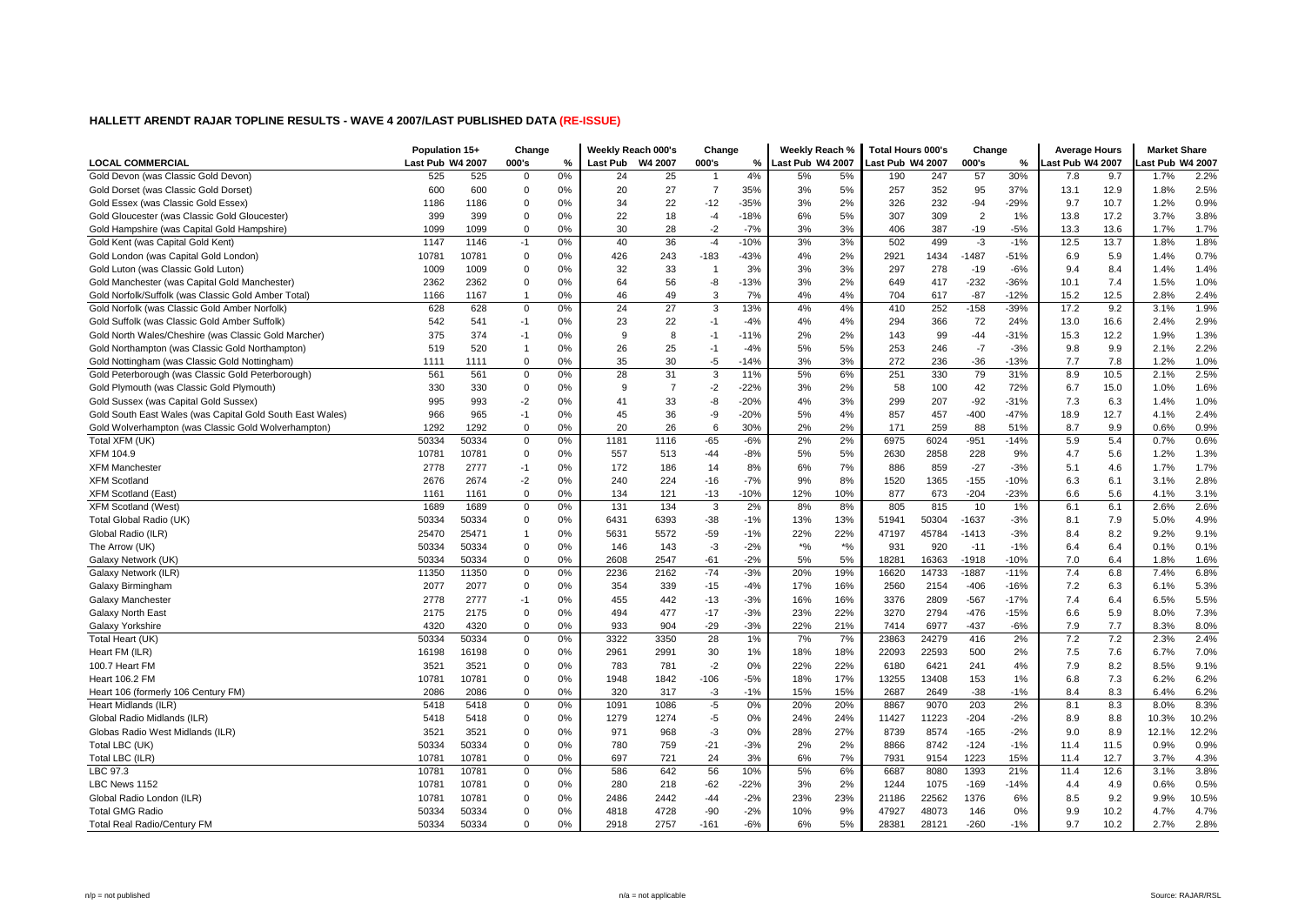|                                                                     | Population 15+   |       | Change         |       | Weekly Reach 000's |         | Change         |        | Weekly Reach %   |       | <b>Total Hours 000's</b> |       | Change         |        | <b>Average Hours</b> |      | <b>Market Share</b> |       |
|---------------------------------------------------------------------|------------------|-------|----------------|-------|--------------------|---------|----------------|--------|------------------|-------|--------------------------|-------|----------------|--------|----------------------|------|---------------------|-------|
| <b>LOCAL COMMERCIAL</b>                                             | Last Pub W4 2007 |       | 000's          | %     | Last Pub           | W4 2007 | 000's          | %      | Last Pub W4 2007 |       | ast Pub W4 2007          |       | 000's          | %      | ast Pub W4 2007.     |      | ast Pub W4 2007     |       |
| GMG Radio North West (Century FM (North West)/Smooth Radio (North V | 5520             | 5519  | $-1$           | 0%    | 1162               | 1029    | $-133$         | $-11%$ | 21%              | 19%   | 10864                    | 9395  | $-1469$        | $-14%$ | 9.3                  | 9.1  | 10.2%               | 8.8%  |
| Century FM (North East/North West)                                  | 7434             | 7434  | 0              | 0%    | 1252               | 1164    | -88            | $-7%$  | 17%              | 16%   | 10013                    | 9784  | $-229$         | $-2%$  | 8.0                  | 8.4  | 7.1%                | 7.1%  |
| Century FM (North East)                                             | 2198             | 2199  | $\mathbf{1}$   | 0%    | 516                | 483     | $-33$          | $-6%$  | 23%              | 22%   | 3806                     | 3676  | $-130$         | $-3%$  | 7.4                  | 7.6  | 9.2%                | 9.5%  |
| Century FM (North East) - North                                     | 1445             | 1444  | $-1$           | 0%    | 307                | 298     | -9             | $-3%$  | 21%              | 21%   | 2206                     | 2111  | $-95$          | $-4%$  | 7.2                  | 7.1  | 8.4%                | 8.5%  |
| Century FM (North East) - South                                     | 811              | 811   | $\Omega$       | 0%    | 218                | 189     | $-29$          | $-13%$ | 27%              | 23%   | 1644                     | 1605  | $-39$          | $-2%$  | 7.5                  | 8.5  | 9.9%                | 10.8% |
| Century FM (North West)                                             | 5235             | 5236  | $\mathbf{1}$   | 0%    | 765                | 607     | $-158$         | $-21%$ | 15%              | 12%   | 6800                     | 5384  | $-1416$        | $-21%$ | 8.9                  | 8.9  | 6.8%                | 5.4%  |
| <b>Total Real Radio</b>                                             | 50334            | 50334 | $\Omega$       | 0%    | 1670               | 1599    | $-71$          | $-4%$  | 3%               | 3%    | 18368                    | 18336 | $-32$          | 0%     | 11.0                 | 11.5 | 1.8%                | 1.8%  |
| Real Radio (Scotland/Wales/Yorkshire)                               | 7100             | 7134  | 34             | 0%    | 1517               | 1454    | $-63$          | $-4%$  | 21%              | 20%   | 17180                    | 17329 | 149            | 1%     | 11.3                 | 11.9 | 12.2%               | 12.6% |
| Real Radio (Scotland)                                               | 2617             | 2651  | 34             | 1%    | 809                | 789     | $-20$          | $-2%$  | 31%              | 30%   | 9790                     | 10364 | 574            | 6%     | 12.1                 | 13.1 | 20.4%               | 21.1% |
| Real Radio (Wales)                                                  | 1754             | 1754  | $\Omega$       | 0%    | 384                | 363     | $-21$          | $-5%$  | 22%              | 21%   | 3879                     | 3804  | $-75$          | $-2%$  | 10.1                 | 10.5 | 10.4%               | 10.8% |
| Real Radio (Yorkshire)                                              | 2729             | 2729  | $\Omega$       | 0%    | 325                | 302     | $-23$          | $-7%$  | 12%              | 11%   | 3511                     | 3161  | $-350$         | $-10%$ | 10.8                 | 10.5 | 6.3%                | 5.9%  |
| GMG Radio Scotland (Real Radio/96.3 Rock Radio/Smooth Radio (Glasgo | 2800             | 2835  | 35             | 1%    | 962                | 950     | $-12$          | $-1%$  | 34%              | 33%   | 12309                    | 13049 | 740            | 6%     | 12.8                 | 13.7 | 24.1%               | 25.0% |
| Real Radio (Scotland)/96.3 Rock Radio                               | 2617             | 2651  | 34             | 1%    | 846                | 830     | -16            | $-2%$  | 32%              | 31%   | 10230                    | 10866 | 636            | 6%     | 12.1                 | 13.1 | 21.3%               | 22.1% |
| 96.3 Rock Radio                                                     | 804              | 804   | $\Omega$       | 0%    | 56                 | 57      | -1             | 2%     | 7%               | 7%    | 440                      | 502   | 62             | 14%    | 7.8                  | 8.9  | 3.0%                | 3.4%  |
| <b>Total Smooth Radio</b>                                           | 50334            | 50334 | $\Omega$       | 0%    | 2173               | 2229    | 56             | 3%     | 4%               | 4%    | 18508                    | 20739 | 2231           | 12%    | 8.5                  | 9.3  | 1.8%                | 2.0%  |
| Smooth Radio (London/North West/East Midlands/West Midlands/Glasgov | 23562            | 23562 | $\mathbf 0$    | 0%    | 1952               | 1910    | $-42$          | $-2%$  | 8%               | 8%    | 18194                    | 17517 | $-677$         | $-4%$  | 9.3                  | 9.2  | 3.9%                | 3.8%  |
| Smooth Radio (East & West Midlands)                                 | 5558             | 5558  | $\mathbf 0$    | 0%    | 689                | 689     | $\mathbf 0$    | 0%     | 12%              | 12%   | 7929                     | 8074  | 145            | 2%     | 11.5                 | 11.7 | 7.0%                | 7.1%  |
| Smooth Radio (East Midlands)                                        | 2078             | 2078  | $\mathbf 0$    | 0%    | 257                | 290     | 33             | 13%    | 12%              | 14%   | 2531                     | 3118  | 587            | 23%    | 9.8                  | 10.7 | 6.0%                | 7.2%  |
| Smooth Radio (West Midlands)                                        | 3521             | 3521  | $\mathbf 0$    | 0%    | 432                | 400     | $-32$          | $-7%$  | 12%              | 11%   | 5398                     | 4956  | $-442$         | $-8%$  | 12.5                 | 12.4 | 7.4%                | 7.0%  |
| Smooth Radio (Glasgow)                                              | 1869             | 1868  | $-1$           | 0%    | 189                | 199     | 10             | 5%     | 10%              | 11%   | 2079                     | 2183  | 104            | 5%     | 11.0                 | 11.0 | 6.1%                | 6.4%  |
| Smooth Radio (London)                                               | 10781            | 10781 | $\Omega$       | 0%    | 477                | 475     | $-2$           | 0%     | 4%               | 4%    | 2856                     | 3732  | 876            | 31%    | 6.0                  | 7.9  | 1.3%                | 1.7%  |
| Smooth Radio (North West)                                           | 5357             | 5356  | $-1$           | 0%    | 555                | 543     | $-12$          | $-2%$  | 10%              | 10%   | 4064                     | 4011  | $-53$          | $-1%$  | 7.3                  | 7.4  | 3.9%                | 3.9%  |
| Kingdom FM                                                          | 289              | 290   | $\mathbf{1}$   | 0%    | 63                 | 59      | $-4$           | $-6%$  | 22%              | 20%   | 574                      | 513   | $-61$          | $-11%$ | 9.2                  | 8.7  | 11.4%               | 10.5% |
| kmfm Group                                                          | 974              | 975   | $\mathbf{1}$   | 0%    | 154                | 157     | 3              | 2%     | 16%              | 16%   | 1599                     | 1649  | 50             | 3%     | 10.4                 | 10.5 | 6.7%                | 6.9%  |
| kmfm East                                                           | 463              | 463   | $\Omega$       | 0%    | 96                 | 88      | -8             | $-8%$  | 21%              | 19%   | 1035                     | 887   | $-148$         | $-14%$ | 10.7                 | 10.1 | 9.2%                | 7.9%  |
| kmfm West                                                           | 511              | 512   | $\overline{1}$ | 0%    | 57                 | 68      | 11             | 19%    | 11%              | 13%   | 565                      | 762   | 197            | 35%    | 9.9                  | 11.1 | 4.4%                | 6.0%  |
| <b>Lincs FM Group</b>                                               | 2041             | 2178  | 137            | 7%    | 641                | 650     | 9              | 1%     | 31%              | 30%   | 7323                     | 7557  | 234            | 3%     | 11.4                 | 11.6 | 17.1%               | 16.6% |
| Lincs FM 102.2                                                      | 880              | 880   | $\mathbf 0$    | 0%    | 348                | 341     | $-7$           | $-2%$  | 40%              | 39%   | 4376                     | 4050  | $-326$         | $-7%$  | 12.6                 | 11.9 | 23.2%               | 21.4% |
| Oak 107 FM                                                          | 111              | 111   | $\Omega$       | 0%    | 25                 | 26      | $\mathbf{1}$   | 4%     | 23%              | 23%   | 213                      | 202   | $-11$          | $-5%$  | 8.4                  | 7.8  | 9.8%                | 9.9%  |
| South & West Yorkshire (Lincs FM Group)                             | 1030             | 1055  | 25             | 2%    | 265                | 259     | -6             | $-2%$  | 26%              | 25%   | 2607                     | 2613  | 6              | 0%     | 9.8                  | 10.1 | 12.2%               | 12.2% |
| Dearne FM                                                           | 224              | 223   | $-1$           | 0%    | 66                 | 73      | $\overline{7}$ | 11%    | 30%              | 33%   | 596                      | 763   | 167            | 28%    | 9.0                  | 10.5 | 14.4%               | 17.1% |
| <b>Ridings FM</b>                                                   | 292              | 293   | $\mathbf{1}$   | 0%    | 35                 | 39      | 4              | 11%    | 12%              | 13%   | 336                      | 472   | 136            | 40%    | 9.7                  | 12.0 | 5.8%                | 8.4%  |
| Rother FM                                                           | 205              | 206   | $\mathbf{1}$   | 0%    | 34                 | 37      | 3              | 9%     | 17%              | 18%   | 319                      | 340   | 21             | 7%     | 9.4                  | 9.2  | 8.4%                | 8.2%  |
| Trax FM                                                             | 359              | 359   | $\mathbf 0$    | 0%    | 116                | 110     | -6             | $-5%$  | 32%              | 31%   | 1054                     | 990   | $-64$          | $-6%$  | 9.1                  | 9.0  | 14.2%               | 13.3% |
| <b>Fosseway Radio</b>                                               | 146              | 147   | -1             | 1%    | 24                 | 25      | -1             | 4%     | 17%              | 17%   | 258                      | 315   | 57             | 22%    | 10.6                 | 12.8 | 8.7%                | 10.4% |
| Lite FM                                                             | 180              | 180   | $\mathbf 0$    | 0%    | 23                 | 25      | $\overline{2}$ | 9%     | 13%              | 14%   | 164                      | 233   | 69             | 42%    | 7.1                  | 9.2  | 4.5%                | 5.9%  |
| The Litt Radio Group (London)                                       | n/p              | 10786 | n/a            | n/a   | n/p                | 499     | n/a            | n/a    | n/p              | 5%    | n/p                      | 4587  | n/a            | n/a    | n/p                  | 9.2  | n/p                 | 2.1%  |
| Easy Radio                                                          | 10780            | 10780 | $\mathbf 0$    | 0%    | 10                 | 9       | $-1$           | $-10%$ | $*$ %            | $*$ % | 65                       | 71    | 6              | 9%     | 6.3                  | 7.6  | $*$ %               | $*$ % |
| South London Radio 107.3 FM (South FM)                              | 304              | 1465  | 1161           | 382%  | $\overline{7}$     | 23      | 16             | 229%   | 2%               | 2%    | 39                       | 134   | 95             | 244%   | 5.8                  | 5.9  | 0.6%                | 0.4%  |
| Time FM 106.6                                                       | 276              | 274   | $-2$           | $-1%$ | 32                 | 26      | -6             | $-19%$ | 12%              | 10%   | 189                      | 131   | $-58$          | $-31%$ | 5.9                  | 5.0  | 3.2%                | 2.2%  |
| Time FM 106.8                                                       | 524              | 575   | 51             | 10%   | 12                 | 11      | $-1$           | $-8%$  | 2%               | 2%    | 48                       | 45    | $-3$           | $-6%$  | 4.1                  | 3.9  | 0.4%                | 0.4%  |
| Time FM 107.5                                                       | 396              | 396   | $\Omega$       | 0%    | 27                 | 27      | $\mathbf 0$    | 0%     | 7%               | 7%    | 294                      | 298   | $\overline{4}$ | 1%     | 10.9                 | 10.9 | 4.0%                | 3.8%  |
| The Sunrise Group                                                   | 50334            | 50334 | $\Omega$       | 0%    | 570                | 549     | $-21$          | $-4%$  | 1%               | 1%    | 5092                     | 4622  | $-470$         | $-9%$  | 8.9                  | 8.4  | 0.5%                | 0.5%  |
| Kismat Radio 1035 (Greater London)                                  | 10781            | 10781 | $\mathbf 0$    | 0%    | 104                | 58      | $-46$          | $-44%$ | 1%               | 1%    | 600                      | 278   | $-322$         | $-54%$ | 5.8                  | 4.8  | 0.3%                | 0.1%  |
| Sunrise Radio (Greater London)                                      | 10781            | 10781 | $\mathbf 0$    | 0%    | 399                | 358     | $-41$          | $-10%$ | 4%               | 3%    | 3821                     | 2706  | $-1115$        | $-29%$ | 9.6                  | 7.6  | 1.8%                | 1.3%  |
| Sunrise Radio National                                              | 50334            | 50334 | $\mathbf 0$    | 0%    | 537                | 510     | $-27$          | $-5%$  | 1%               | 1%    | 4458                     | 3664  | $-794$         | $-18%$ | 8.3                  | 7.2  | 0.4%                | 0.4%  |
| Yarr Radio                                                          | 10780            | 10780 | $\mathbf 0$    | 0%    | 9                  | 9       | $\mathbf 0$    | 0%     | $*$ %            | $*$ % | 28                       | 33    | 5              | 18%    | 3.1                  | 3.7  | $\star$ %           | $*$ % |
| The Local Radio Company Group Total                                 | 4290             | 4464  | 174            | 4%    | 920                | 927     | $\overline{7}$ | 1%     | 21%              | 21%   | 7457                     | 7698  | 241            | 3%     | 8.1                  | 8.3  | 8.3%                | 8.2%  |
| Alpha 103.2                                                         | 142              | 142   | $\mathbf 0$    | 0%    | 26                 | 27      | -1             | 4%     | 19%              | 19%   | 214                      | 219   | -5             | 2%     | 8.1                  | 8.2  | 8.0%                | 8.2%  |
| 107.8 Arrow FM for Hastings                                         | 111              | 112   | $\mathbf{1}$   | 1%    | 24                 | 27      | 3              | 13%    | 22%              | 24%   | 223                      | 254   | 31             | 14%    | 9.1                  | 9.5  | 7.4%                | 8.2%  |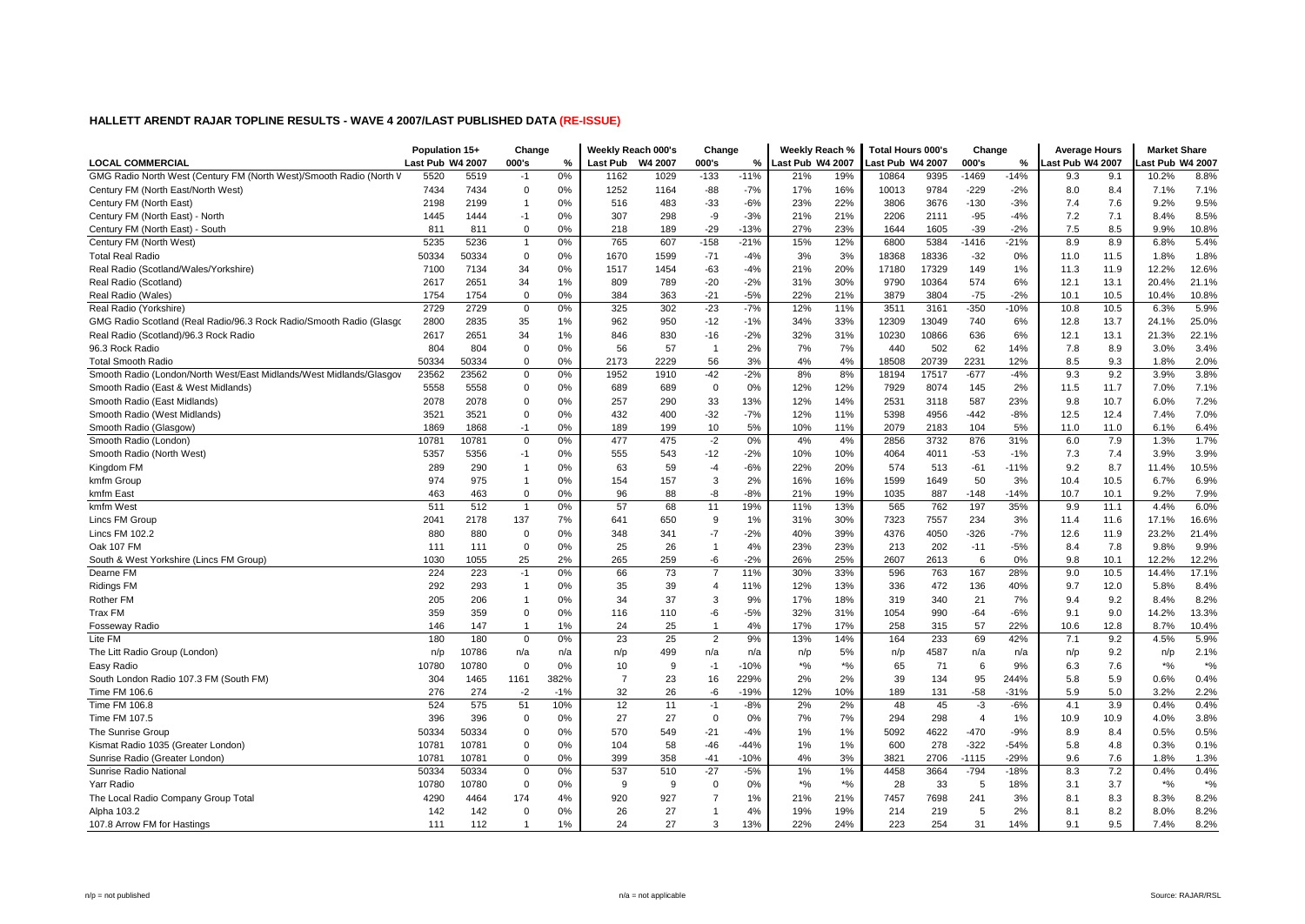|                                                    | Population 15+   |       | Change         |               | Weekly Reach 000's |         | Change         |        | Weekly Reach %   |     | <b>Total Hours 000's</b> |      | Change         |        | <b>Average Hours</b> |      | <b>Market Share</b> |       |
|----------------------------------------------------|------------------|-------|----------------|---------------|--------------------|---------|----------------|--------|------------------|-----|--------------------------|------|----------------|--------|----------------------|------|---------------------|-------|
| <b>LOCAL COMMERCIAL</b>                            | Last Pub W4 2007 |       | 000's          | $\frac{9}{6}$ | <b>Last Pub</b>    | W4 2007 | 000's          | %      | Last Pub W4 2007 |     | Last Pub W4 2007         |      | 000's          | ℅      | ast Pub W4 2007      |      | ast Pub W4 2007.    |       |
| <b>Bath FM</b>                                     | 99               | 99    | $\Omega$       | 0%            | 18                 | 16      | $-2$           | $-11%$ | 18%              | 16% | 104                      | 110  | 6              | 6%     | 5.8                  | 7.1  | 4.4%                | 4.7%  |
| 2BR                                                | 193              | 191   | $-2$           | $-1%$         | 51                 | 55      | $\overline{4}$ | 8%     | 26%              | 29% | 486                      | 540  | 54             | 11%    | 9.5                  | 9.9  | 13.0%               | 13.9% |
| <b>Brunel FM</b>                                   | n/p              | 177   | n/a            | n/a           | n/p                | 15      | n/a            | n/a    | n/p              | 8%  | n/p                      | 130  | n/a            | n/a    | n/p                  | 9.0  | n/p                 | 3.3%  |
| <b>Central FM</b>                                  | 213              | 211   | $-2$           | $-1%$         | 37                 | 39      | $\overline{2}$ | 5%     | 18%              | 19% | 228                      | 252  | 24             | 11%    | 6.1                  | 6.4  | 5.5%                | 6.4%  |
| 107.9 Dune FM                                      | 208              | 207   | $-1$           | 0%            | 26                 | 21      | $-5$           | $-19%$ | 13%              | 10% | 163                      | 137  | $-26$          | $-16%$ | 6.2                  | 6.5  | 3.7%                | 3.4%  |
| Durham FM                                          | 248              | 248   | 0              | 0%            | 27                 | 27      | $\mathbf 0$    | 0%     | 11%              | 11% | 224                      | 156  | $-68$          | $-30%$ | 8.1                  | 5.9  | 4.8%                | 3.4%  |
| Fire 107.6 FM                                      | 285              | 285   | $\mathbf 0$    | 0%            | 42                 | 39      | -3             | $-7%$  | 15%              | 14% | 254                      | 204  | $-50$          | $-20%$ | 6.0                  | 5.2  | 3.9%                | 3.1%  |
| Huddersfield's Home 107.9                          | 198              | 197   | $-1$           | $-1%$         | 20                 | 21      | -1             | 5%     | 10%              | 11% | 82                       | 91   | -9             | 11%    | 4.2                  | 4.3  | 2.4%                | 2.6%  |
| <b>IOW Radio</b>                                   | 121              | 122   | $\mathbf 1$    | 1%            | 43                 | 39      | $-4$           | $-9%$  | 36%              | 32% | 387                      | 369  | $-18$          | $-5%$  | 8.9                  | 9.5  | 14.5%               | 14.2% |
| Ivel FM                                            | 130              | 132   | $\overline{2}$ | 2%            | 32                 | 30      | $-2$           | $-6%$  | 25%              | 23% | 302                      | 298  | $-4$           | $-1%$  | 9.4                  | 9.8  | 9.5%                | 9.3%  |
| Minster FM                                         | 321              | 321   | 0              | 0%            | 80                 | 74      | -6             | $-8%$  | 25%              | 23% | 706                      | 829  | 123            | 17%    | 8.8                  | 11.3 | 10.0%               | 12.1% |
| <b>Total Mix</b>                                   | 250              | 251   | $\mathbf{1}$   | 0%            | 54                 | 59      | 5              | 9%     | 22%              | 23% | 368                      | 414  | 46             | 13%    | 6.8                  | 7.0  | 7.0%                | 7.9%  |
| <b>Mix 96</b>                                      | 117              | 119   | $\overline{2}$ | 2%            | 37                 | 40      | 3              | 8%     | 31%              | 33% | 242                      | 267  | 25             | 10%    | 6.6                  | 6.7  | 9.0%                | 10.0% |
| <b>Mix 107</b>                                     | 133              | 132   | $-1$           | $-1%$         | 17                 | 19      | $\overline{2}$ | 12%    | 13%              | 15% | 125                      | 147  | 22             | 18%    | 7.3                  | 7.6  | 5.0%                | 5.6%  |
| 107.4 The Quay                                     | 360              | 361   | -1             | 0%            | 51                 | 42      | -9             | $-18%$ | 14%              | 12% | 358                      | 269  | $-89$          | $-25%$ | 7.0                  | 6.4  | 4.5%                | 3.5%  |
| 106.9 Silk FM                                      | 176              | 177   | $\overline{1}$ | 1%            | 29                 | 28      | $-1$           | $-3%$  | 16%              | 16% | 129                      | 143  | 14             | 11%    | 4.5                  | 5.2  | 3.8%                | 4.0%  |
| 107.5 Sovereign Radio                              | 146              | 146   | $\mathbf 0$    | 0%            | 30                 | 31      | -1             | 3%     | 21%              | 21% | 187                      | 277  | 90             | 48%    | 6.2                  | 8.9  | 5.4%                | 8.3%  |
| Spire FM                                           | 112              | 111   | $-1$           | $-1%$         | 49                 | 48      | $-1$           | $-2%$  | 44%              | 43% | 492                      | 452  | $-40$          | $-8%$  | 10.0                 | 9.5  | 19.3%               | 18.9% |
| Spirit FM                                          | 205              | 205   | $\mathbf 0$    | 0%            | 42                 | 41      | $-1$           | $-2%$  | 20%              | 20% | 300                      | 262  | $-38$          | $-13%$ | 7.2                  | 6.4  | 6.9%                | 6.2%  |
| 97.2 Stray FM                                      | 141              | 142   | -1             | 1%            | 48                 | 46      | $-2$           | $-4%$  | 34%              | 33% | 474                      | 475  | -1             | 0%     | 9.9                  | 10.2 | 14.7%               | 15.0% |
| Sun FM                                             | 272              | 272   | 0              | 0%            | 75                 | 80      | 5              | 7%     | 28%              | 29% | 706                      | 764  | 58             | 8%     | 9.4                  | 9.6  | 13.6%               | 14.8% |
| 3TR                                                | 66               | 66    | $\Omega$       | 0%            | 14                 | 15      | $\mathbf{1}$   | 7%     | 21%              | 22% | 158                      | 186  | 28             | 18%    | 11.3                 | 12.6 | 11.2%               | 13.4% |
| Vale FM                                            | 56               | 57    | -1             | 2%            | 13                 | 15      | $\overline{2}$ | 15%    | 23%              | 26% | 124                      | 147  | 23             | 19%    | 9.8                  | 9.8  | 9.3%                | 11.4% |
| Wessex FM                                          | 119              | 120   | $\mathbf{1}$   | 1%            | 39                 | 40      | $\mathbf{1}$   | 3%     | 33%              | 33% | 376                      | 405  | 29             | 8%     | 9.5                  | 10.1 | 13.3%               | 14.4% |
| Yorkshire Coast Radio                              | 113              | 113   | $\mathbf 0$    | 0%            | 47                 | 45      | $-2$           | $-4%$  | 42%              | 40% | 400                      | 405  | 5              | 1%     | 8.5                  | 9.0  | 17.5%               | 17.7% |
| Radio Mansfield 103.2                              | 149              | 150   | $\mathbf{1}$   | 1%            | 48                 | 49      | $\mathbf{1}$   | 2%     | 32%              | 33% | 416                      | 415  | $-1$           | 0%     | 8.7                  | 8.5  | 12.4%               | 12.6% |
| Manx Radio                                         | 66               | 66    | $\Omega$       | 0%            | 34                 | 33      | $-1$           | $-3%$  | 52%              | 51% | 515                      | 488  | $-27$          | $-5%$  | 15.2                 | 14.6 | 33.7%               | 30.7% |
| 106.7 Merseyside's KCR FM (formerly The Rocket)    | 290              | 291   | $\mathbf{1}$   | 0%            | 11                 | 8       | -3             | $-27%$ | 4%               | 3%  | 158                      | 102  | $-56$          | $-35%$ | 14.1                 | 13.0 | 2.6%                | 1.7%  |
| Original 106fm (Solent)                            | 1625             | 1625  | $\mathbf 0$    | 0%            | 34                 | 34      | $\mathbf 0$    | 0%     | 2%               | 2%  | 134                      | 138  | $\overline{4}$ | 3%     | 4.0                  | 4.1  | 0.4%                | 0.4%  |
| Original 106.5fm (Bristol)                         | n/p              | 552   | n/a            | n/a           | n/p                | 11      | n/a            | n/a    | n/p              | 2%  | n/p                      | 63   | n/a            | n/a    | n/p                  | 5.9  | n/p                 | 0.5%  |
| Oxford's FM107.9 (formerly Passion 107.9)          | 213              | 213   | $\mathbf 0$    | 0%            | 16                 | 16      | $\mathbf 0$    | 0%     | 8%               | 8%  | 90                       | 80   | $-10$          | $-11%$ | 5.5                  | 4.9  | 2.2%                | 1.9%  |
| Premier Christian Radio                            | 10781            | 10781 | $\Omega$       | 0%            | 171                | 138     | $-33$          | $-19%$ | 2%               | 1%  | 1476                     | 1473 | -3             | 0%     | 8.6                  | 10.7 | 0.7%                | 0.7%  |
| Q102.9FM/Q97.2FM/Q101.2FM                          | 289              | 289   | $\mathbf 0$    | 0%            | 85                 | 87      | $\overline{2}$ | 2%     | 29%              | 30% | 709                      | 756  | 47             | 7%     | 8.4                  | 8.7  | 12.9%               | 13.7% |
| Reading 107 FM                                     | 270              | 271   | $\overline{1}$ | 0%            | 43                 | 38      | $-5$           | $-12%$ | 16%              | 14% | 244                      | 181  | $-63$          | $-26%$ | 5.7                  | 4.8  | 4.6%                | 3.5%  |
| Seven FM                                           | n/p              | 139   | n/a            | n/a           | n/p                | 18      | n/a            | n/a    | n/p              | 13% | n/p                      | 142  | n/a            | n/a    | n/p                  | 7.9  | n/p                 | 4.7%  |
| Six FM                                             | 86               | 86    | $\mathbf 0$    | 0%            | 23                 | 20      | $-3$           | $-13%$ | 27%              | 24% | 178                      | 149  | $-29$          | $-16%$ | 7.7                  | 7.3  | 10.9%               | 8.9%  |
| <b>Tindle Radio Group</b>                          | 1540             | 1792  | 252            | 16%           | 295                | 318     | 23             | 8%     | 19%              | 18% | 2933                     | 3100 | 167            | 6%     | 9.9                  | 9.8  | 8.5%                | 7.9%  |
| 103.4 The Beach                                    | 175              | 174   | $-1$           | $-1%$         | 53                 | 53      | $\Omega$       | 0%     | 30%              | 30% | 595                      | 553  | $-42$          | $-7%$  | 11.2                 | 10.5 | 16.3%               | 15.4% |
| Channel 103 FM                                     | 73               | 74    | -1             | 1%            | 38                 | 39      | $\overline{1}$ | 3%     | 52%              | 53% | 391                      | 429  | 38             | 10%    | 10.4                 | 10.9 | 24.8%               | 27.6% |
| Delta FM                                           | 94               | 95    | $\mathbf{1}$   | 1%            | 18                 | 17      | $-1$           | $-6%$  | 19%              | 18% | 172                      | 178  | 6              | 3%     | 9.7                  | 10.7 | 8.1%                | 8.2%  |
| Dream 100 (Colchester)/Dream 107.7 FM (Chelmsford) | 402              | 402   | $\mathbf 0$    | 0%            | 55                 | 50      | $-5$           | $-9%$  | 14%              | 12% | 549                      | 436  | $-113$         | $-21%$ | 9.9                  | 8.7  | 5.9%                | 4.9%  |
| Dream 100                                          | 178              | 179   | $\mathbf{1}$   | 1%            | 37                 | 32      | $-5$           | $-14%$ | 21%              | 18% | 440                      | 301  | $-139$         | $-32%$ | 11.8                 | 9.3  | 10.4%               | 7.5%  |
| Dream 107.7 FM                                     | 223              | 223   | $\Omega$       | 0%            | 18                 | 18      | $\mathbf 0$    | 0%     | 8%               | 8%  | 109                      | 136  | 27             | 25%    | 6.0                  | 7.6  | 2.1%                | 2.8%  |
| Island FM 104.7                                    | 49               | 50    | $\mathbf 1$    | 2%            | 24                 | 25      | $\mathbf{1}$   | 4%     | 49%              | 49% | 353                      | 348  | $-5$           | $-1%$  | 14.7                 | 14.2 | 37.4%               | 37.7% |
| Kick and Kestrel                                   | 214              | 215   |                | 0%            | 48                 | 45      | -3             | $-6%$  | 22%              | 21% | 429                      | 410  | $-19$          | $-4%$  | 9.0                  | 9.1  | 8.2%                | 7.8%  |
| <b>Kestrel FM</b>                                  | 131              | 131   | $\Omega$       | 0%            | 30                 | 30      | $\Omega$       | 0%     | 23%              | 23% | 308                      | 310  | 2              | 1%     | 10.2                 | 10.5 | 9.4%                | 9.2%  |
| <b>Kick FM</b>                                     | 84               | 84    | $\Omega$       | 0%            | 17                 | 15      | $-2$           | $-12%$ | 21%              | 18% | 120                      | 100  | $-20$          | $-17%$ | 6.9                  | 6.6  | 6.1%                | 5.2%  |
| North Norfolk Radio                                | 91               | 90    | -1             | $-1%$         | 18                 | 17      | $-1$           | $-6%$  | 20%              | 19% | 201                      | 217  | 16             | 8%     | 11.0                 | 12.9 | 9.1%                | 9.8%  |
| 99.9 Radio Norwich                                 | 490              | 491   | $\mathbf 1$    | 0%            | 32                 | 25      | -7             | $-22%$ | 7%               | 5%  | 204                      | 173  | $-31$          | $-15%$ | 6.3                  | 7.0  | 2.0%                | 1.7%  |
| Town 102 FM                                        | 290              | 290   | $\Omega$       | 0%            | 31                 | 33      | $\overline{2}$ | 6%     | 11%              | 11% | 242                      | 273  | 31             | 13%    | 7.7                  | 8.4  | 4.0%                | 4.3%  |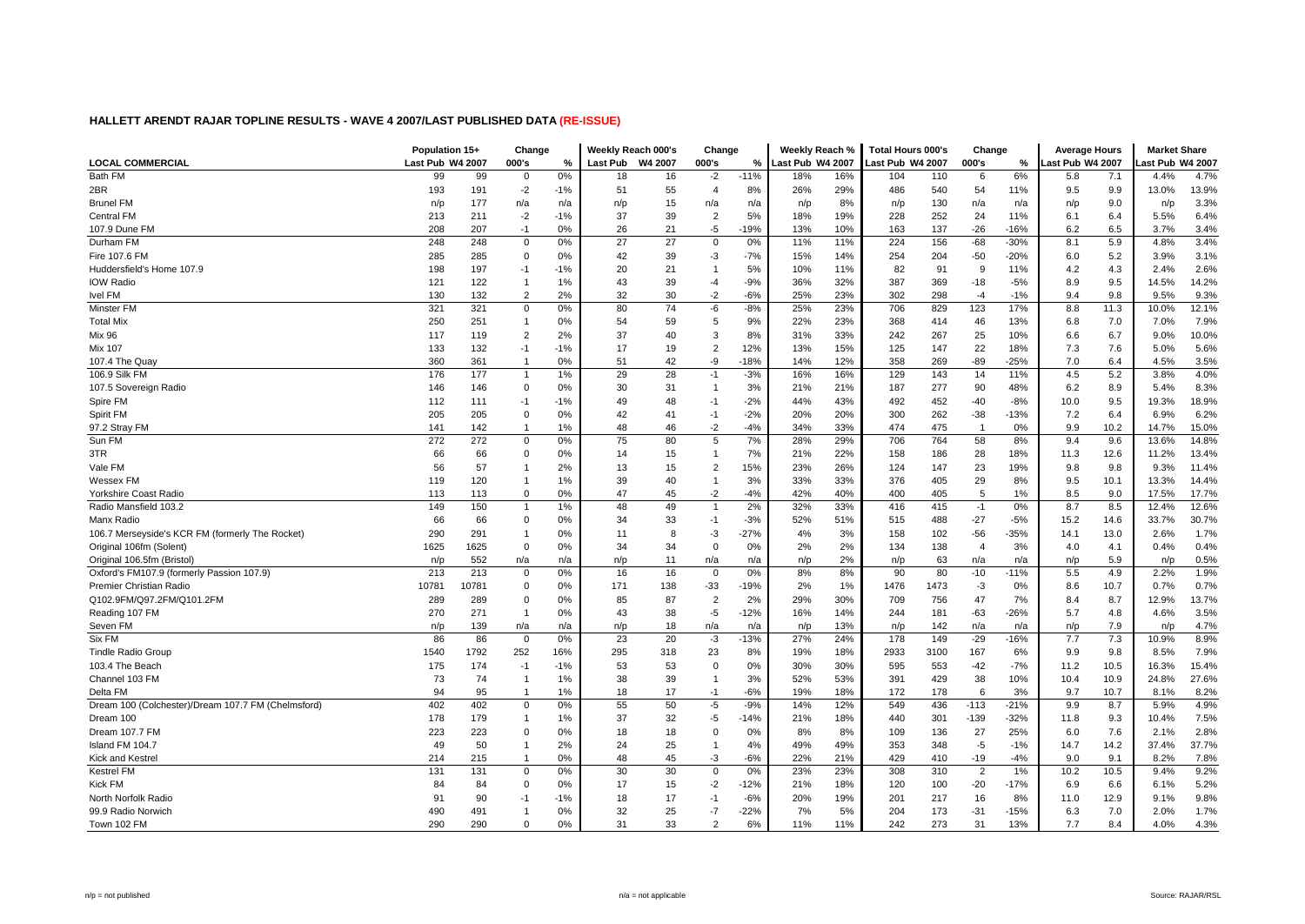|                                                        | Population 15+   |       | Change         |       | Weekly Reach 000's |         | Change         |        | Weekly Reach %   |     | <b>Total Hours 000's</b> |       | Change         |        | <b>Average Hours</b> |      | <b>Market Share</b> |       |
|--------------------------------------------------------|------------------|-------|----------------|-------|--------------------|---------|----------------|--------|------------------|-----|--------------------------|-------|----------------|--------|----------------------|------|---------------------|-------|
| <b>LOCAL COMMERCIAL</b>                                | Last Pub W4 2007 |       | 000's          | %     | Last Pub           | W4 2007 | 000's          | $\%$   | Last Pub W4 2007 |     | Last Pub W4 2007         |       | 000's          | ℅      | ast Pub W4 2007      |      | ast Pub W4 2007     |       |
| Win 107.2                                              | 128              | 127   | $-1$           | $-1%$ | 11                 | 9       | $-2$           | $-18%$ | 8%               | 7%  | 43                       | 35    | -8             | $-19%$ | 4.0                  | 3.8  | 1.6%                | 1.4%  |
| Total Town and Country Broadcasting                    | 727              | 1059  | 332            | 46%   | 155                | 180     | 25             | 16%    | 21%              | 17% | 1471                     | 1540  | 69             | 5%     | 9.5                  | 8.6  | 9.4%                | 6.8%  |
| 107.8 Radio Hampshire                                  | 393              | 393   | $\mathbf 0$    | 0%    | 38                 | 33      | $-5$           | $-13%$ | 10%              | 8%  | 271                      | 186   | $-85$          | $-31%$ | 7.2                  | 5.6  | 3.2%                | 2.2%  |
| Town and Country Broadcasting (South and West Wales)   | 335              | 666   | 331            | 99%   | 117                | 151     | 34             | 29%    | 35%              | 23% | 1200                     | 1351  | 151            | 13%    | 10.2                 | 8.9  | 16.9%               | 9.7%  |
| 106.3 Bridge FM                                        | 118              | 118   | $\Omega$       | 0%    | 35                 | 39      | $\overline{4}$ | 11%    | 30%              | 33% | 380                      | 384   | $\overline{4}$ | 1%     | 10.8                 | 10.0 | 14.5%               | 14.7% |
| 97.1 Radio Carmarthenshire (including 97.5 Scarlet FM) | 125              | 124   | $-1$           | $-1%$ | 34                 | 35      | $\overline{1}$ | 3%     | 27%              | 28% | 277                      | 274   | $-3$           | $-1%$  | 8.2                  | 7.9  | 10.6%               | 11.1% |
| 102.5 Radio Pembrokeshire                              | 92               | 90    | $-2$           | $-2%$ | 48                 | 51      | 3              | 6%     | 53%              | 56% | 542                      | 556   | 14             | 3%     | 11.2                 | 11.0 | 28.9%               | 29.3% |
| 102.1 Swansea Bay Radio                                | n/p              | 446   | n/a            | n/a   | n/p                | 36      | n/a            | n/a    | n/p              | 8%  | n/p                      | 331   | n/a            | n/a    | n/p                  | 9.1  | n/p                 | 3.6%  |
| <b>Total UKRD</b>                                      | 2749             | 2750  | $\overline{1}$ | 0%    | 460                | 455     | -5             | $-1%$  | 17%              | 17% | 4573                     | 4634  | 61             | 1%     | 9.9                  | 10.2 | 7.8%                | 8.0%  |
| Pirate FM                                              | 466              | 466   | $\Omega$       | 0%    | 143                | 143     | $\Omega$       | 0%     | 31%              | 31% | 1618                     | 1600  | $-18$          | $-1%$  | 11.3                 | 11.2 | 14.0%               | 14.7% |
| Star Radio West                                        | 731              | 732   | $\overline{1}$ | 0%    | 54                 | 58      | $\overline{4}$ | 7%     | 7%               | 8%  | 679                      | 668   | $-11$          | $-2%$  | 12.6                 | 11.4 | 4.2%                | 4.4%  |
| Star Radio in Bristol                                  | 446              | 447   | $\mathbf 1$    | 0%    | 30                 | 28      | $-2$           | $-7%$  | 7%               | 6%  | 439                      | 390   | $-49$          | $-11%$ | 14.7                 | 13.7 | 4.4%                | 4.3%  |
| Star Radio in Cheltenham                               | 158              | 159   | $\mathbf{1}$   | 1%    | 9                  | 8       | $-1$           | $-11%$ | 6%               | 5%  | 89                       | 86    | -3             | $-3%$  | 9.6                  | 10.4 | 2.7%                | 2.7%  |
| Star Radio in North Somerset                           | 126              | 126   | $\mathbf 0$    | 0%    | 22                 | 20      | $-2$           | $-9%$  | 18%              | 16% | 241                      | 187   | $-54$          | $-22%$ | 10.7                 | 9.5  | 8.3%                | 6.6%  |
| The County Sound Radio Network                         | 570              | 571   | $\mathbf{1}$   | 0%    | 152                | 132     | $-20$          | $-13%$ | 27%              | 23% | 1398                     | 1416  | 18             | 1%     | 9.2                  | 10.7 | 11.3%               | 11.3% |
| County Sound 1566                                      | 570              | 571   | $\mathbf{1}$   | 0%    | 17                 | 12      | $-5$           | $-29%$ | 3%               | 2%  | 156                      | 109   | $-47$          | $-30%$ | 9.3                  | 9.4  | 1.3%                | 0.9%  |
| 96.4 The Eagle                                         | 570              | 571   | $\mathbf{1}$   | 0%    | 140                | 125     | $-15$          | $-11%$ | 25%              | 22% | 1242                     | 1307  | 65             | 5%     | 8.9                  | 10.5 | 10.0%               | 10.4% |
| <b>Total UKRD Eas</b>                                  | 484              | 484   | $\mathbf 0$    | 0%    | 92                 | 102     | 10             | 11%    | 19%              | 21% | 792                      | 883   | 91             | 11%    | 8.6                  | 8.6  | 7.2%                | 7.9%  |
| Fen Radio 107.5                                        | 78               | 77    | $-1$           | $-1%$ | 16                 | 14      | $-2$           | $-13%$ | 20%              | 19% | 146                      | 135   | $-11$          | $-8%$  | 9.4                  | 9.4  | 6.5%                | 6.0%  |
| <b>KL.FM 96.7</b>                                      | 146              | 146   | $\Omega$       | 0%    | 49                 | 52      | 3              | 6%     | 33%              | 36% | 461                      | 475   | 14             | 3%     | 9.5                  | 9.1  | 13.5%               | 14.3% |
| Star Radio in Cambridge                                | 287              | 287   | $\mathbf 0$    | 0%    | 30                 | 28      | $-2$           | $-7%$  | 10%              | 10% | 176                      | 196   | 20             | 11%    | 5.9                  | 6.9  | 3.0%                | 3.4%  |
| 96.2 The Revolution                                    | 498              | 498   | $\mathbf 0$    | 0%    | 19                 | 19      | $\mathsf 0$    | 0%     | 4%               | 4%  | 86                       | 67    | $-19$          | $-22%$ | 4.4                  | 3.5  | 1.1%                | 0.8%  |
| UTV Radio (inc. talkSPORT)                             | 50334            | 50334 | $\mathbf 0$    | 0%    | 3643               | 3672    | 29             | 1%     | 7%               | 7%  | 30907                    | 31158 | 251            | 1%     | 8.5                  | 8.5  | 3.0%                | 3.1%  |
| UTV Radio (excl. talkSPORT)                            | 7862             | 7862  | $\mathbf 0$    | 0%    | 1416               | 1387    | $-29$          | $-2%$  | 18%              | 18% | 12348                    | 11974 | $-374$         | $-3%$  | 8.7                  | 8.6  | 7.8%                | 7.7%  |
| Imagine FM                                             | 372              | 372   | $\mathbf 0$    | 0%    | 34                 | 38      | $\overline{4}$ | 12%    | 9%               | 10% | 241                      | 169   | $-72$          | $-30%$ | 7.0                  | 4.4  | 3.4%                | 2.5%  |
| 107.6 Juice FM                                         | 969              | 969   | $\mathbf 0$    | 0%    | 150                | 147     | $-3$           | $-2%$  | 15%              | 15% | 698                      | 850   | 152            | 22%    | 4.7                  | 5.8  | 3.8%                | 4.6%  |
| Peak 107 FM                                            | 407              | 407   | $\Omega$       | 0%    | 106                | 93      | $-13$          | $-12%$ | 26%              | 23% | 1111                     | 895   | $-216$         | $-19%$ | 10.5                 | 9.6  | 13.4%               | 11.0% |
| The Pulse/Pulse Classic Gold                           | 823              | 822   | $-1$           | 0%    | 146                | 141     | $-5$           | $-3%$  | 18%              | 17% | 1106                     | 1226  | 120            | 11%    | 7.6                  | 8.7  | 7.1%                | 7.9%  |
| The Pulse                                              | 823              | 822   | $-1$           | 0%    | 126                | 121     | $-5$           | $-4%$  | 15%              | 15% | 873                      | 1040  | 167            | 19%    | 6.9                  | 8.6  | 5.6%                | 6.7%  |
| <b>Pulse Classic Gold</b>                              | 823              | 822   | $-1$           | 0%    | 44                 | 51      | $\overline{7}$ | 16%    | 5%               | 6%  | 233                      | 186   | $-47$          | $-20%$ | 5.3                  | 3.7  | 1.5%                | 1.2%  |
| Signal One & Signal Two                                | 760              | 759   | $-1$           | 0%    | 258                | 271     | 13             | 5%     | 34%              | 36% | 2959                     | 3055  | 96             | 3%     | 11.5                 | 11.3 | 16.4%               | 17.4% |
| Signal One                                             | 760              | 759   | $-1$           | 0%    | 247                | 252     | 5              | 2%     | 32%              | 33% | 2503                     | 2543  | 40             | 2%     | 10.1                 | 10.1 | 13.9%               | 14.5% |
| Signal Two                                             | 760              | 759   | $-1$           | 0%    | 54                 | 67      | 13             | 24%    | 7%               | 9%  | 456                      | 512   | 56             | 12%    | 8.4                  | 7.7  | 2.5%                | 2.9%  |
| <b>Talk 107</b>                                        | 1000             | 1000  | $\Omega$       | 0%    | 29                 | 35      | 6              | 21%    | 3%               | 3%  | 167                      | 230   | 63             | 38%    | 5.8                  | 6.6  | 0.9%                | 1.2%  |
| 107.4 Tower FM                                         | 435              | 435   | $\Omega$       | 0%    | 68                 | 51      | $-17$          | $-25%$ | 16%              | 12% | 478                      | 334   | $-144$         | $-30%$ | 7.0                  | 6.6  | 5.9%                | 4.2%  |
| UTV Radio - South Wales                                | 794              | 793   | $-1$           | 0%    | 213                | 222     | 9              | 4%     | 27%              | 28% | 2105                     | 1985  | $-120$         | $-6%$  | 9.9                  | 8.9  | 12.3%               | 11.9% |
| Total Swansea Sound/96.4 FM The Wave                   | 447              | 446   | $-1$           | 0%    | 160                | 171     | 11             | 7%     | 36%              | 38% | 1604                     | 1440  | $-164$         | $-10%$ | 10.0                 | 8.4  | 17.6%               | 15.7% |
| 96.4 FM The Wave                                       | 447              | 446   | $-1$           | 0%    | 113                | 125     | 12             | 11%    | 25%              | 28% | 894                      | 917   | 23             | 3%     | 7.9                  | 7.3  | 9.8%                | 10.0% |
| Swansea Sound - 1170 MW                                | 447              | 446   | $-1$           | 0%    | 72                 | 63      | -9             | $-13%$ | 16%              | 14% | 711                      | 523   | $-188$         | $-26%$ | 9.9                  | 8.3  | 7.8%                | 5.7%  |
| Valleys Radio                                          | 347              | 347   | $\mathbf 0$    | 0%    | 53                 | 51      | $-2$           | $-4%$  | 15%              | 15% | 501                      | 545   | 44             | 9%     | 9.4                  | 10.7 | 6.3%                | 7.3%  |
| U105                                                   | 784              | 784   | $\mathbf 0$    | 0%    | 99                 | 90      | -9             | $-9%$  | 13%              | 11% | 1016                     | 650   | $-366$         | $-36%$ | 10.2                 | 7.2  | 5.7%                | 4.2%  |
| Radio Wave 96.5 FM                                     | 241              | 241   | $\mathbf 0$    | 0%    | 60                 | 67      | $\overline{7}$ | 12%    | 25%              | 28% | 615                      | 749   | 134            | 22%    | 10.2                 | 11.2 | 11.9%               | 14.1% |
| Wave 102 FM                                            | 171              | 171   | $\Omega$       | 0%    | 25                 | 26      | $\mathbf{1}$   | 4%     | 15%              | 15% | 248                      | 240   | -8             | $-3%$  | 9.9                  | 9.3  | 7.8%                | 7.6%  |
| 102.4 Wish / 107.2 Wire                                | 700              | 699   | $-1$           | 0%    | 177                | 171     | -6             | $-3%$  | 25%              | 24% | 1289                     | 1288  | $-1$           | 0%     | 7.3                  | 7.5  | 9.3%                | 9.3%  |
| 107.2 Wire FM                                          | 273              | 273   | $\mathbf 0$    | 0%    | 62                 | 66      | $\overline{4}$ | 6%     | 23%              | 24% | 462                      | 488   | 26             | 6%     | 7.4                  | 7.3  | 8.5%                | 8.7%  |
| 102.4 Wish FM                                          | 463              | 463   | $\Omega$       | 0%    | 107                | 92      | $-15$          | $-14%$ | 23%              | 20% | 769                      | 673   | $-96$          | $-12%$ | 7.2                  | 7.3  | 8.4%                | 7.6%  |
| 107.7 The Wolf                                         | 429              | 428   | -1             | 0%    | 41                 | 32      | -9             | $-22%$ | 10%              | 7%  | 337                      | 367   | 30             | 9%     | 8.2                  | 11.6 | 3.8%                | 4.0%  |
| Yorkshire Radio                                        | 4902             | 4902  | $\Omega$       | 0%    | 32                 | 48      | 16             | 50%    | 1%               | 1%  | 225                      | 240   | 15             | 7%     | 7.0                  | 4.9  | 0.2%                | 0.2%  |